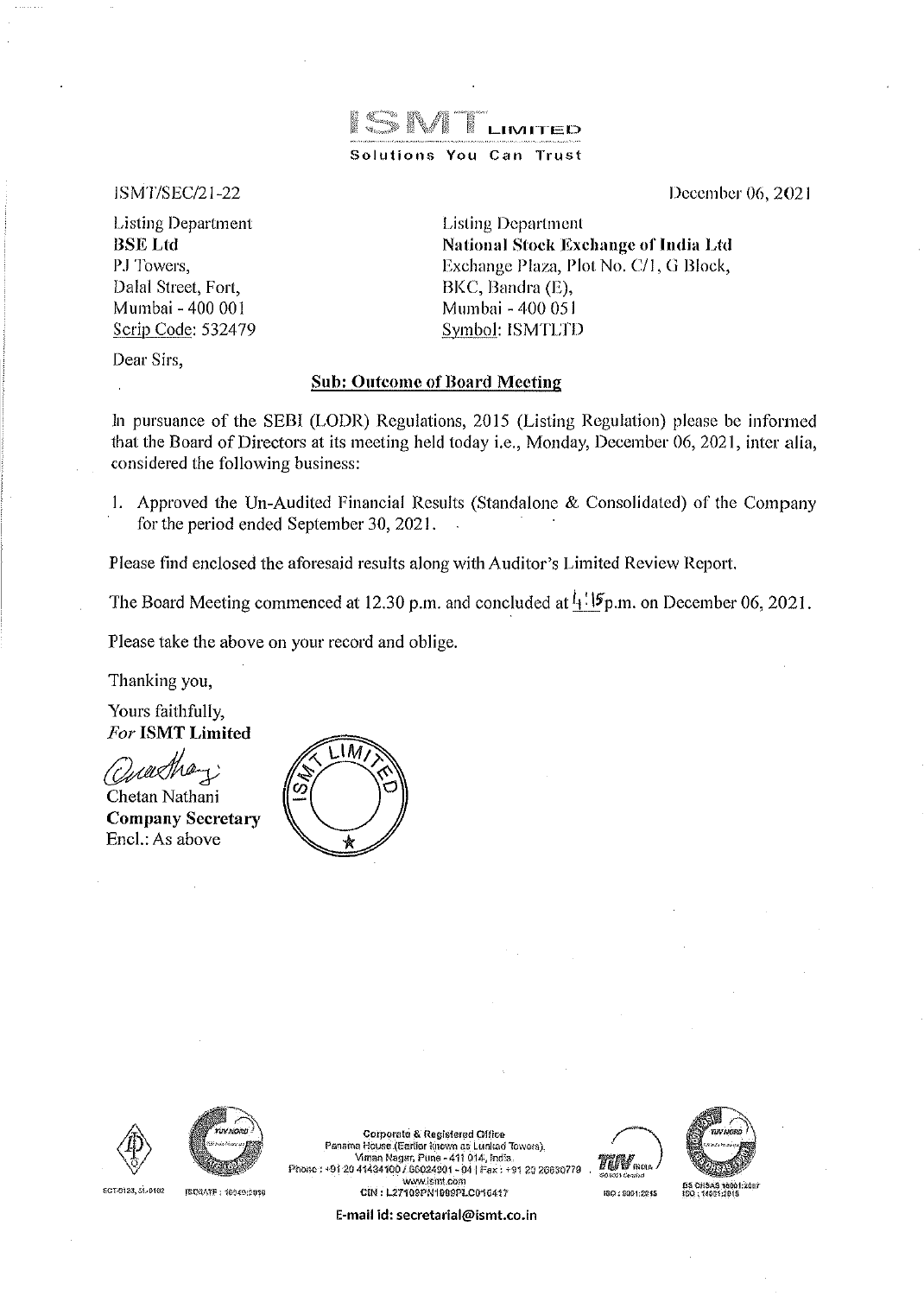# DNV & Co. Chartered Accountants

Independent Auditor's Review Report on standalone unaudited quarterly and year to date financial results of ISMT Limited Pursuant to the Regulation 33 of the SEBI (Listing Obligations and Disclosure Requirements) Regulations, 2015 as amended

To, The Board of Directors, ISMT Limited.

- 1. We have reviewed the accompanying Statement of Standalone Unaudited f-inancial Results of ISMT Limited ("the Company"), for the quarter ended September 30, 2021 and for the year to date period from April 1, 2021 to September 30, 2021 ("the Statement"), attached herewith, being submitted by the Company pursuant to the requirement of Regulation 33 of the SEBI {Listing Obligations and Disclosure Requirements] Regulations, 2015, as amended {'Listing Regulations'], which has been initialed by us for the purpose of identification.
- 2. This Statement, which is the responsibility of the Company's management and approved by the Goard of Directors in their respective meeting held on December 6, 2021 has been prepared in accordance with the recognition and measurement principles laid down in Indian Accounting Standard (lnd AS) 34 "Interim Financial Reporting" prescribed under Section 133 of the Companies Act, 2013 read with relevant rules issued thereunder and other accounting principles generally•accepted in India. Our responsibility is to express a conclusion on the Statement based on our review.
- 3. We conducted our review of the Statement in accordance with the Standard on Review Engagements (SRE) 2410 "Review of Interim Financial Information Performed by the Independent Auditor of the Entity", issued by the Institute of Chartered Accountants of India. A review of interim financial information consists of making inquiries, primarily of persons responsible for financial and accounting matters, and applying analytical and other review procedures. *1\* review is substantially less in scope than an audit conducted in accordance with Standards on Auditing specified under section 143 (10) of the Companies Act, 2013 and consequently does not enable us to obtain assurance that we would become aware of all significant matters that might be identified in an audit. Accordingly, we do not express an audit opinion.
- Material Uncertainty Related to Going Concern:

The Company has accumulated losses and its net worth has been fully eroded, the company has incurred net cash loss during the quarter and half year ended September 30, 2021 and previous years and the company's current liabilities exceeded its current assets as at September 30, 2021. These conditions indicate the existence of a material uncertainty about the Company's ability to continue as a going concern. However, the standalone financial results of the company have been prepared on a going concern basis for the reasons stated in the Note No. 7 of the Statement.  $D N V_d$ 

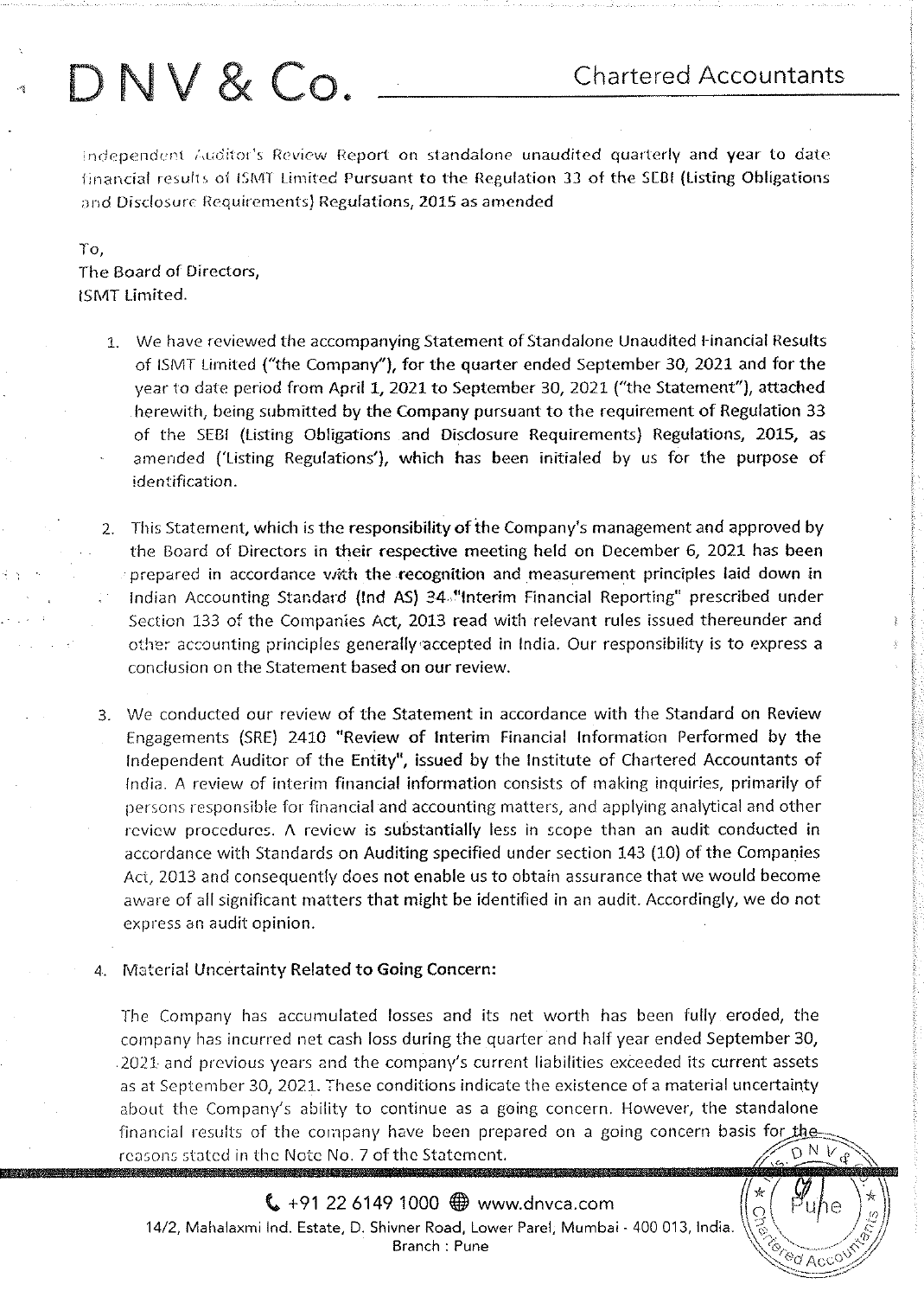- s. Basis for qualified Conclusion:
	- a) The Company has outstanding Minimum Alternate Tax (MAT) entitlement, classified as Deferred Tax Asset as per "lnd AS- 12- Income Taxes", of Rs. 82.05 Crore as on September 30, 2021. Taking into consideration the loss during the quarter and half year ended September 30, 2021 and carried forward losses under the Income Tax, in our opinion, it is not probable that the MAT entitlement can be adjusted within the specified period against the future taxable profits under the provisions of Income Tax Act 1961. In view of the same, in our opinion, the MAT entitlement cannot be continued to be recognised as an asset in terms of lnd AS-12. Non-writing off of the same has resulted in understatement of loss for the quarter and half year ended September 30, 2021 and overstatement of other equity by Rs .82.05 Crore.
	- b) The Company, through its subsidiary, has invested Rs. 48.43 Crore in Structo Hydraulics AB Sweden (SHAB). Net receivables to the company from SHAB against the supplies made is Rs. 8.27 Crore. The Company has received approval from regulatory authorities for conversion into equity of an amount of Rs. 33.33 Crore (USD 5 Million) due from SHAB and out of which Rs. 16.75 Crore has been converted into equity and the balance of Rs. 16.58 Crore is pending for allotment. SHAB has been incurring losses and its net worth is also eroded due to continuing losses. No provision for diminution in value of investment (including pending allotment) and net receivable against supplies is made by the company as explained in Note No.1 of the Statement. We are unable to comment on the same and ascertain its impact, if any, on net loss for the quarter and half year ended September 30, 2021 and other equity as on that date in respect of the above matters.
- c) The Company had recognized claim in earlier years, of which outstanding balance as on September 30, 2021 is Rs. 39.53 Crore, against Maharashtra State Electricity Distribution Company ltd. {MSEDCL) for non-implementation of Energy Banking Agreement. The Company had appealed to Appellate Tribunal (APTEL) against the order passed by Maharashtra Electricity Regulatory Commission {MERC) and the same has been dismissed by the APTEL. The Company has preferred appeal before the Hon'ble Supreme Court against the order of APTEL. The realization of this claim is contingent and dependent upon the outcome of the decision of the Supreme Court. In our opinion the recognition of above claim, being contingent asset in nature, is not in conformity with "lnd AS-37, Provisions, Contingent liabilities and Contingent assets". Recognition of the above claim has resulted in overstatement of other equity by Rs. 39.53 Crore as at September 30, 2021. Refer Note No. 2{i) of the Statement.
- d) The Company is unable to determine the recoverable value of 40 MW Captive Power Project {CPP) at Chandrapur, Maharashtra for the reasons stated in Note No 2{ii) of the Statement; hence, the CPP is measured as on September 30, 2021 at the carrying amount of Rs. 227.50 Crore and impairment loss, if any, is not recognised as required by lnd AS 36 "Impairment of the Assets". In view of the aforesaid, we are unable to determine the impact of the same, if any, on the net loss for the quarter and half year ended September<br>30, 2021 and other equity as on that date. 30, 2021 and other equity as on that date.  $\sqrt{2\pi}$   $\sqrt{2\pi}$

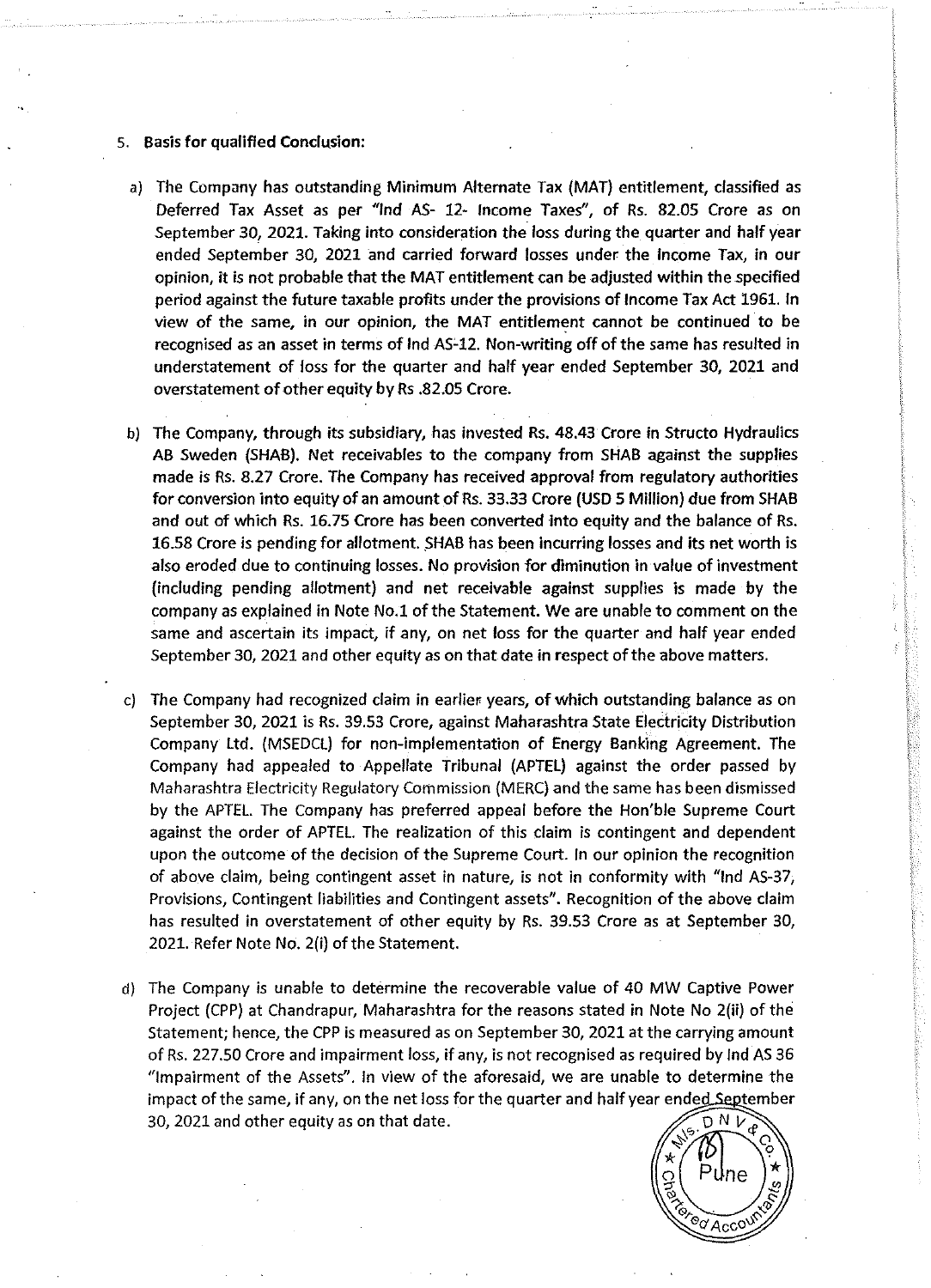- e) The Pending approval/ sanction of debt restructuring scheme by lenders and balance confirmation from lenders and reconciliation thereof, the Company has not provided for the overdue /penal interest and differential liabilities including such overdue /penal interest and differential liabilities arising from reconciliation of balances to the extent of available confirmation, if any, for the reason stated in Note No 6 of the Statement. The quantum and its impact, if any, on the net loss for the quarter and half year ended September 30, 2021 and other equity on that date is unascertainable.
- 6. Based on our review conducted and procedure performed as stated in paragraph 3 above with the exception of the matter described in the Basis for Qualified Conclusion in Paragraph 5 above, nothing has come to our attention that causes us to believe that the accompanying statement prepared in accordance with recognition and management principles laid down in aforesaid Indian Accounting Standard ("lndAS") and other recognized accounting principles generally accepted in India, has not disclosed the information required to be disclosed in terms of Regulation 33 of the listing Regulations, as amended from time to time, including the manner in which it is to be disclosed, or that it contains any material misstatement.

## 7. Emphasis of Matters:

We draw attention to following matters in the Notes to the Statement:

- a) Note No 9 of the statement, regarding remuneration to Managing Director amounting to Rs 0.45 Crore and Rs 0.90 Crore for the quarter and half year ended September 30, 2021 respectively and cumulative up to September 30, 2021 amounting to Rs. 2.49 Crore is subject to approval of tenders.
- b) Note No 10 of the statement regarding uncertainties arising out of the outbreak of COVID 19 pandemic and the assessment made by the management on its operations and the financial reporting for the quarter and half year ended September 30, 2021. Such an assessment and the outcome of the pandemic, as made by the management, is dependent on the circumstances as they evolve in the subsequent periods.

Our conclusion is not modified in respect of above matters.



ForD NV & Co Chartered Accountants Firm Registration No.: 102079W

 $40$  have  $+$ 

CA Bharat Jain Partner Membership No.: 100583 UDIN: 21100583AAAAHH7197

Place: Pune Date: December 6, 2021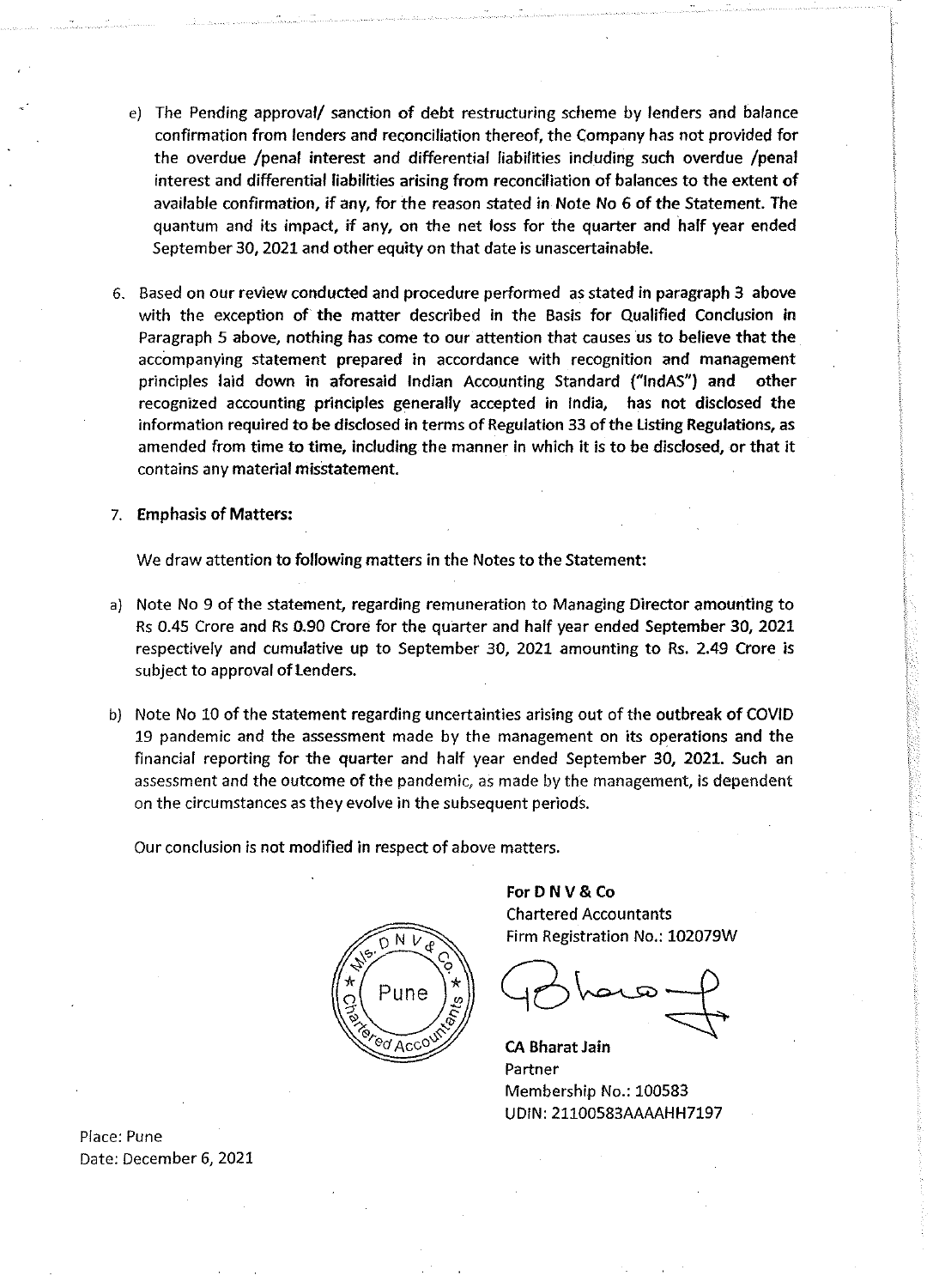## l~:!i'iT Umited

F<cgc:. Office: Panama House (earlier known as lunkad Towers), Viman Nagar, Pune 411 014, Maharashtra. Phone : 020-41434100, Fax: 020-26630779, E-Mail: secretarial@ismt.co.in, Web : www.ismt.com, CIN: L27109PN1999PLC016417  $\alpha$  $\mathbb{R}^2$  $\ddot{\phantom{a}}$ 

 $\ddot{\phantom{a}}$ 

# STATEMENT OF STANDALONE UNAUDITED FINANCIAL RESULTS FOR THE QUARTER AND HALF YEAR ENDED SEPTEMBER 30, 2021

Rs. in Crore

|              |                                                                                                        | Standalone             |                   |                        |                  |                        |                    |
|--------------|--------------------------------------------------------------------------------------------------------|------------------------|-------------------|------------------------|------------------|------------------------|--------------------|
|              |                                                                                                        |                        | Quarter ended     |                        |                  | <b>Half Year ended</b> | Year ended         |
| Sr.<br>No    | Particulars                                                                                            | 'September<br>30, 2021 | 'June 30,<br>2021 | 'September<br>30, 2020 | Sept 30,<br>2021 | Sept. 30,<br>2020      | 'March 31,<br>2021 |
|              |                                                                                                        | <b>Unaudited</b>       | <b>Unaudited</b>  | <b>Unaudited</b>       | <b>Unaudited</b> | <b>Unaudited</b>       | <b>Audited</b>     |
|              | 1 Income                                                                                               |                        |                   |                        |                  |                        |                    |
|              | <b>Revenue from Operations</b>                                                                         |                        |                   |                        |                  |                        |                    |
|              | <b>Sales of Products</b>                                                                               | 797.41                 | 653.06            | 400.04                 | 1,450.47         | 553.22                 | 1,681.70           |
|              | Less : Inter Segment Transfers                                                                         | 224.13                 | 160.19            | 91.12                  | 384.32           | 141 45                 | 415.99             |
|              | Inter Division Transfers                                                                               | 17,32                  | 21.23             | 15.85                  | 38.55            | 21.71                  | 48.55              |
|              | (a) Net Sales                                                                                          | 555.96                 | 471.64            | 293.07                 | 1,027.60         | 390.06                 | 1,217.16           |
|              | (b) Other Operating Revenue                                                                            | 8,44                   | 5.49              | 4.21                   | 13.93            | 5.58                   | 17.51              |
|              | (c) Revenue From Operations - (a+b)                                                                    | 564.40                 | 477.13            | 297.28                 | 1,041.53         | 395.64                 | 1,234.67           |
|              | (d) Other Income (Refer Note No 5)                                                                     | 6.41                   | 1.33              | 8.26                   | 7.74             | 10.23                  | 43.63              |
|              | Total Income - (c+d)                                                                                   | 570.81                 | 478.46            | 305.54                 | 1,049.27         | 405.87                 | 1,278.30           |
| $\mathbf{2}$ | Expenses                                                                                               |                        |                   |                        |                  |                        |                    |
|              | (a) Cost of Materials Consumed                                                                         | 344.63                 | 283.63            | 160.55                 | 628.26           | 207,75                 | 683.49             |
|              | (b) Changes in inventories of finished goods, work -in -progress<br>and stock-in-trade                 | (9.49)                 | (19.03)           | 5.66                   | (28.52)          | 10.77                  | 28.92              |
|              | (c) Employee Benefits Expense                                                                          | 37,24                  | 37.54             | 27.77                  | 74.78            | 57.01                  | 123.94             |
|              | (d) Finance Costs                                                                                      | 65,77                  | 67.85             | 65.39                  | 133.62           | 130.93                 | 262.21             |
|              | (e) Depreciation                                                                                       | 15,01                  | 14.79             | 15.46                  | 29.80            | 31.01                  | 61.28              |
|              | (f) Other Expenses                                                                                     | 169.93                 | 148.56            | 104.27                 | 318.49           | 146,13                 | 416.68             |
|              | <b>Total Expenses</b>                                                                                  | 623,09                 | 533.34            | 379.10                 | 1,156.43         | 583.60                 | 1,576.52           |
|              | 3 Profit / (Loss) before exceptional item and Tax (1-2)                                                | (52.28)                | (54.88)           | (73.56)                | (107.16)         | (177.73)               | (298.22)           |
|              | 4 Exceptional items :                                                                                  |                        |                   |                        |                  |                        |                    |
|              | (a) Foreign Exchange (Gain) / Loss                                                                     | 0.39                   | (0.69)            | (4.60)                 | (0.30)           | (5.26)                 | (5.98)             |
|              | (b) Provision for Diminution in Value of Investment (Refer Note No. 8)                                 |                        |                   |                        |                  |                        | 58.37              |
| -5           | Profit / (Loss) before tax (3-4)                                                                       | (52, 67)               | (54.19)           | (68.96)                | (106.86)         | (172.47)               | (350.61)           |
|              | $6$ Tax Expenses :                                                                                     |                        |                   |                        |                  |                        |                    |
|              | (a) Current Tax                                                                                        |                        |                   |                        |                  |                        |                    |
|              | (b) Earlier Years Tax                                                                                  |                        | (0.07)            |                        | (0.07)           |                        | 0.10               |
|              | (c) Deferred Tax (Refer Note No. 4)                                                                    |                        |                   |                        |                  |                        |                    |
| 7            | Profit / (Loss) after tax (5-6)                                                                        | (52.67)                | (54.12)           | (68.96)                | (106.79)         | (172.47)               | (350.71)           |
| 8            | Other Comprehensive Income (net of tax)                                                                |                        |                   |                        |                  |                        |                    |
|              | (a) Items that will not be reclassified to Profit or Loss                                              |                        |                   |                        |                  |                        |                    |
|              | Gain/ ( Loss) on Remeasurement of Defined Benefit Plan ( net of tax)                                   | (3.33)                 | 0.13              | 0.15                   | (3.20)           | (0.53)                 | 0.53               |
|              | (b) Items that will be reclassified to Profit or Loss<br>Other Comprehensive Income (Net of tax) (a+b) | (3.33)                 | 0.13              | 0.15                   | (3.20)           | (0.53)                 | 0.53               |
|              | 9 Total Comprehensive Income for the period (7+8)                                                      | (56.00)                | (53.99)           | (68.81)                | (109.99)         | (173.00)               | (350.18)           |
|              | 10 Paid-up Equity Share Capital (Face Value of Rs. 5/- per share)                                      | 73.25                  | 73.25             | 73.25                  | 73.25            | 73.25                  | 73.25              |
|              | 11 Reserves Excluding Revaluation Reserve                                                              |                        |                   |                        |                  |                        | (1,676.47)         |
|              | 12 Earnings per share                                                                                  |                        |                   |                        |                  |                        |                    |
|              | Bas ic & Diluted Earnings per share of Rs.5/- each (Rs.)                                               |                        |                   |                        |                  |                        |                    |
|              | (not annualised)                                                                                       | (3.60)                 | (3.69)            | (4.71)                 | (7.29)           | (11.77)                | (23.94)            |



.IM တွ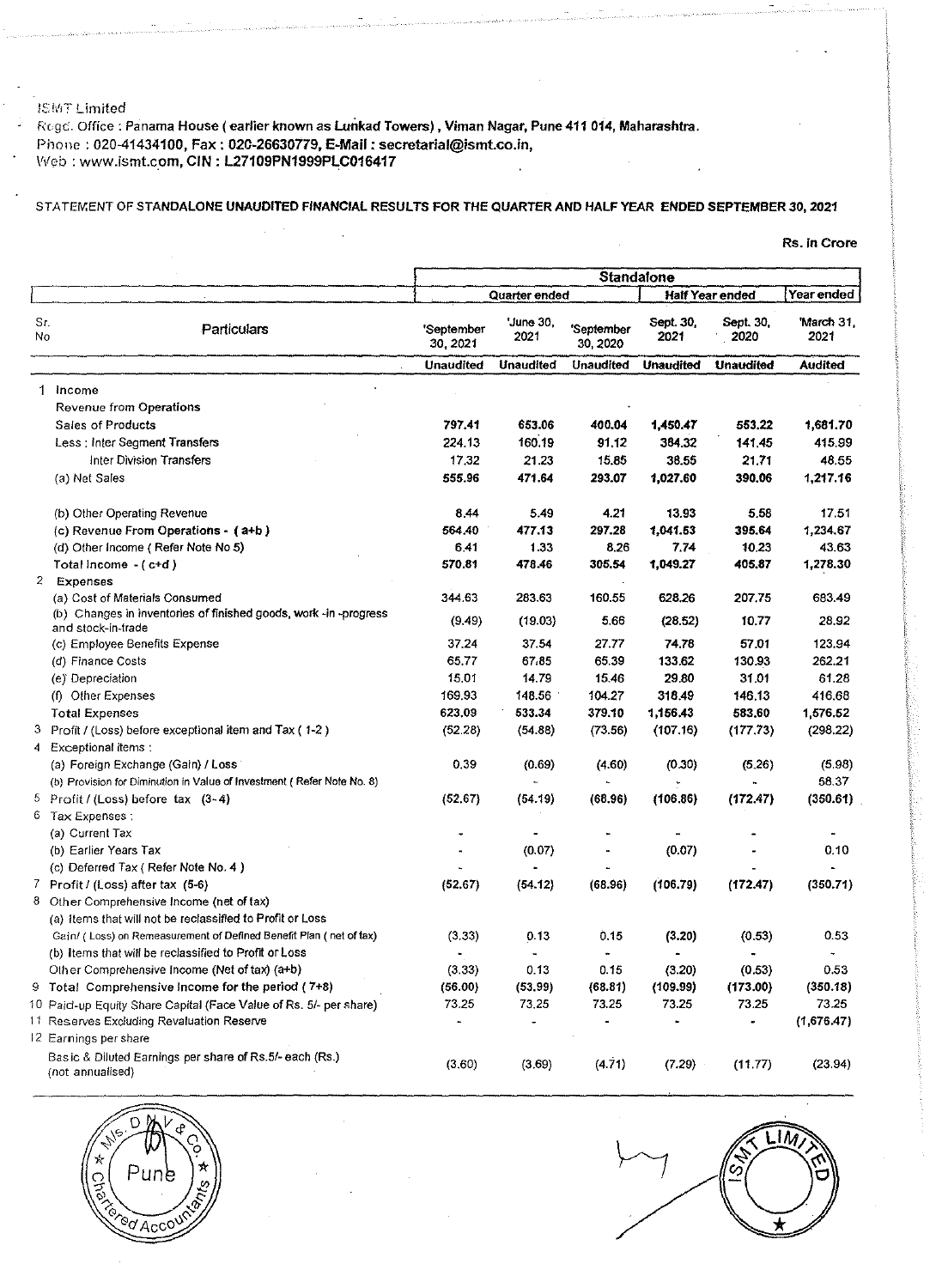# ISMT Limited

k.

## SEGMENT WISE STANDAlONE UNAUDITED FINANCIAl RESUlTS FOR THE QUARTER AND HALF YEAR ENDED SEPTEMBER 30, 2021

|          |                                                                                                                                                 |                        |                    |                        |                    |                        | Rs. in Crore       |  |
|----------|-------------------------------------------------------------------------------------------------------------------------------------------------|------------------------|--------------------|------------------------|--------------------|------------------------|--------------------|--|
|          |                                                                                                                                                 |                        |                    | <b>Standalone</b>      |                    |                        |                    |  |
|          |                                                                                                                                                 |                        | Quarter ended      |                        |                    | <b>Half Year ended</b> | Year ended         |  |
| Sr<br>No | Particulars                                                                                                                                     | 'September<br>30, 2021 | 'June 30,<br>2021  | 'September<br>30, 2020 | Sept. 30,<br>2021  | Sept. 30,<br>2020      | 'March 31,<br>2021 |  |
|          |                                                                                                                                                 | <b>Unaudited</b>       | <b>Unaudited</b>   | <b>Unaudited</b>       | <b>Unaudited</b>   | <b>Unaudited</b>       | <b>Audited</b>     |  |
| 1.       | <b>Segment Revenue</b>                                                                                                                          |                        |                    |                        |                    |                        |                    |  |
|          | a) Gross Sales - Tube<br>Less: Inter Division                                                                                                   | 378.66<br>17.32        | 303.63<br>21.23    | 231.36<br>15,85        | 682,29<br>38.55    | 314.93<br>21.71        | 846.10<br>48.55    |  |
|          | Sub total                                                                                                                                       | 361.34                 | 282.40             | 215.51                 | 643.74             | 293.22                 | 797.55             |  |
|          | b) Gross Sales - Steel<br>Less: Inter Segment                                                                                                   | 418.75<br>224.13       | 349.43<br>160.19   | 168.68<br>91.12        | 768.18<br>384.32   | 238.29<br>141.45       | 835.60<br>415.99   |  |
|          | Sub total                                                                                                                                       | 194.62                 | 189.24             | 77,56                  | 383.86             | 96.84                  | 419.61             |  |
|          | 2 Total Segment Revenue.                                                                                                                        | 555.96                 | 471.64             | 293.07                 | 1,027.60           | 390.06                 | 1,217.16           |  |
|          | <b>Segment Results</b><br>Profit / (Loss) after Depreciation and Before Finance Costs<br>& Exceptional items, Unallocable income (net) and Tax. |                        |                    |                        |                    |                        |                    |  |
|          | a) Tube                                                                                                                                         | 7.99                   | 3,36               | (7.78)                 | 11.35              | (30.25)                | (33.18)            |  |
|          | b) Steel *                                                                                                                                      | 10.87                  | 16.95              | (5.96)                 | 27.82              | (21.82)                | (12.12)            |  |
|          | Total<br><b>Less: Finance Costs</b>                                                                                                             | 18.86<br>65.77         | 20.31<br>67,85     | (13.74)<br>65.39       | 39.17<br>133.62    | (52.07)<br>130.93      | (45.30)<br>262.21  |  |
|          | : Exceptional items - Foreign Exchange (Gain) / Loss                                                                                            | 0.39                   | (0.69)             | (4.60)                 | (0.30)             | (5.26)                 | (5.98)             |  |
|          | : Provision for Diminution in Value of Investment (Refer Note No. 8)                                                                            |                        |                    |                        |                    |                        | 58.37              |  |
|          | Add : Unallocable Income<br>(Net of Unallocable Expenses)                                                                                       | (5.37)                 | (7.34)             | 5.57                   | (12.71)            | 5.27                   | 9.29               |  |
|          | Total Profit / (Loss) Before Tax                                                                                                                | (52.67)                | (54.19)            | (68.96)                | (106.86)           | (172.47)               | (350.61)           |  |
|          | Less: Tax Expenses<br>Current Tax                                                                                                               |                        |                    |                        |                    |                        |                    |  |
|          | Earlier years Tax                                                                                                                               |                        | (0.07)             |                        | (0.07)             |                        | 0,10               |  |
|          | Deferred Tax (Refer Note No.4)<br>3 Total Profit / (Loss) After Tax                                                                             | (52.67)                | (54.12)            | (68.96)                | (106.79)           | (172.47)               | (350.71)           |  |
|          | <b>Capital Employed</b><br><b>Segment Assets</b>                                                                                                |                        |                    |                        |                    |                        |                    |  |
|          | a) Tube                                                                                                                                         | 1,398.68               | 1,354.50           | 1,314.45               | 1,398.68           | 1,314.45               | 1.325.00           |  |
|          | b) Steel                                                                                                                                        | 484.97<br>565.58       | 478.24             | 406.11                 | 484.97             | 406.11                 | 459.16<br>555.03   |  |
|          | c) Unallocable<br><b>Total Assets</b>                                                                                                           | 2,449.23               | 582.00<br>2,414.74 | 631.89<br>2,352.45     | 565.58<br>2,449.23 | 631.89<br>2,352.45     | 2,339.19           |  |
|          | <b>Segment Liabilities</b>                                                                                                                      |                        |                    |                        |                    |                        |                    |  |
|          | a) Tube                                                                                                                                         | 135.39                 | 123.28             | 108.06                 | 135.39             | 108.06                 | 113,77             |  |
|          | b) Steel                                                                                                                                        | 193.44                 | 164.14             | 49.12                  | 193.44             | 49.12                  | 113.62             |  |
|          | c) Unallocable                                                                                                                                  | 3,642.77               | 3,593.69           | 3,430.47               | 3,642.77           | 3,430.47               | 3,524.18           |  |
|          | <b>Total Liabilities</b>                                                                                                                        | 3,971.60               | 3,881.11           | 3,587.65               | 3,971.60           | 3,587.65               | 3,751,57           |  |

• Includes profit on steel captively consumed by Tube Segment



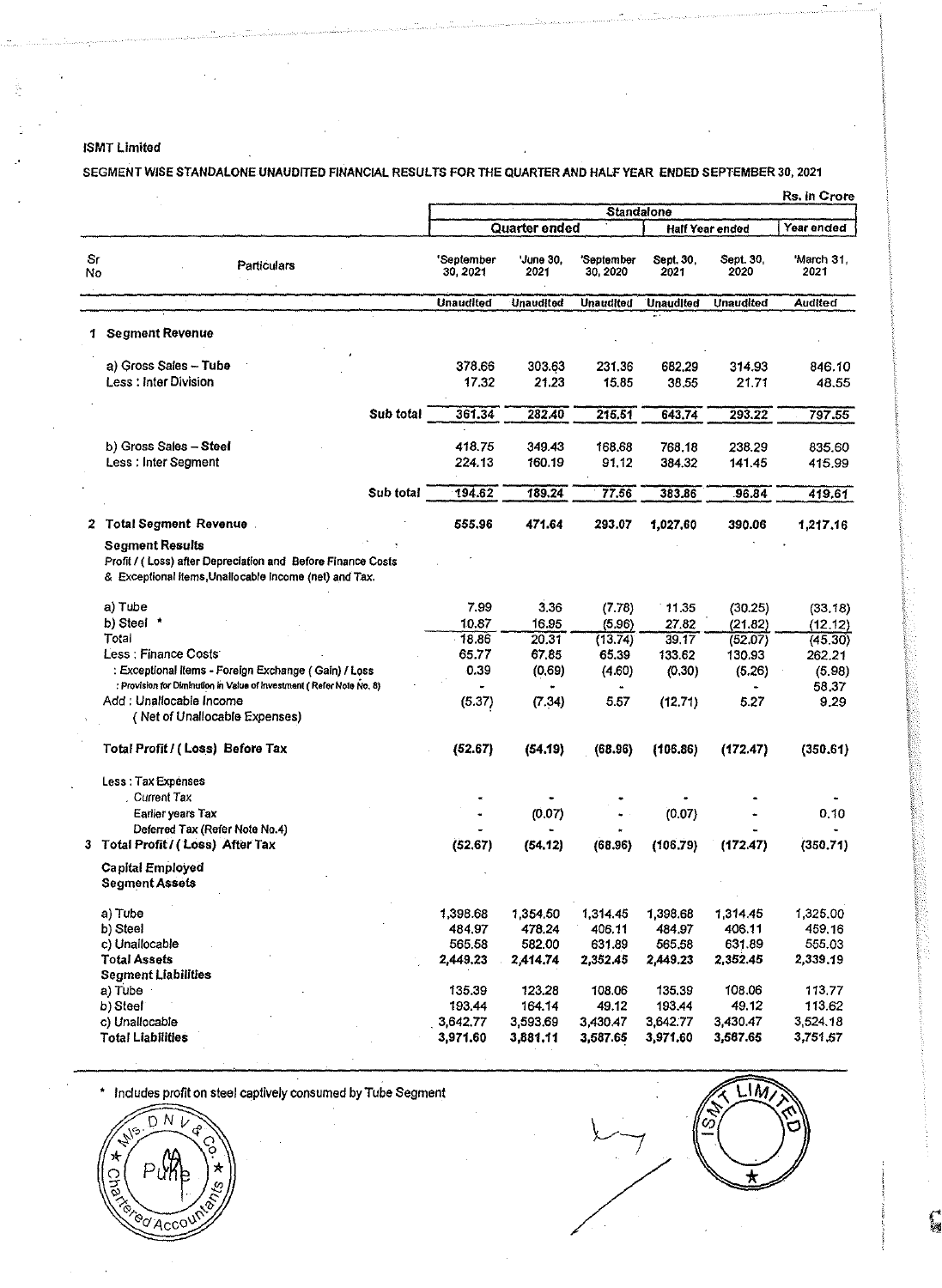## ISMT LIMITED

## STANDALONE STATEMENT OF ASSETS AND LIABILITIES

Rs.ln Crore

|   |                                                                   |                     |                                                    | <b>Standalone</b>                  |
|---|-------------------------------------------------------------------|---------------------|----------------------------------------------------|------------------------------------|
|   | <b>Particulars</b>                                                |                     | As at<br>September<br>30, 2021<br><b>Unaudited</b> | As at March<br>31, 2021<br>Audited |
|   |                                                                   |                     |                                                    |                                    |
| A | <b>ASSETS</b>                                                     |                     |                                                    |                                    |
| 1 | <b>Non-Current Assets</b>                                         |                     |                                                    |                                    |
|   | a) Property, Plant and Equipment                                  |                     | 1 273.15                                           | 1,282.92                           |
|   | b) Capital Work-in-Progress                                       |                     | 2.76                                               | 12.23                              |
|   | c) Financial Assets                                               |                     |                                                    |                                    |
|   | i) Investments                                                    |                     | 142.44                                             | 142.25                             |
|   | ii) Trade Receivables                                             |                     |                                                    |                                    |
|   | iii) Loans                                                        |                     | 7.01                                               | 7.56                               |
|   | iv) Other Financial Assets                                        |                     | 11.46                                              | 20.33                              |
|   | d) Deferred Tax Asset (Net)                                       |                     | 82.05                                              | 82.05                              |
|   | e) Other Non Current Assets                                       |                     |                                                    |                                    |
|   |                                                                   |                     | 49,93                                              | 54.83                              |
|   |                                                                   | Sub Total           | 1,568.80                                           | 1,602.17                           |
|   |                                                                   |                     |                                                    |                                    |
|   | 2 Current Assets                                                  |                     |                                                    |                                    |
|   | a) Inventories                                                    |                     | 416.02                                             | 351.56                             |
|   | b) Financial Assets                                               |                     |                                                    |                                    |
|   | i) Trade Receivables                                              |                     | 344.23                                             | 284.92                             |
|   | ii) Cash and Cash Equivalents                                     |                     | 57.64                                              | 30.31                              |
|   | iii) Bank Balance Other than (ii) above                           |                     | $-4.49$                                            | 8.55                               |
|   | iv) Loans                                                         |                     | 1.33                                               | 0.96                               |
|   | v) Other Financial Assets                                         |                     | 10.83                                              | 10.83                              |
|   | c) Current Tax Assets (Net)                                       |                     | 1.93                                               | 1.35                               |
|   | d) Other Current Assets                                           |                     | 43.96                                              | 48.54                              |
|   |                                                                   |                     |                                                    |                                    |
|   |                                                                   | Sub Total           | 880,43                                             | 737.02                             |
|   |                                                                   |                     |                                                    |                                    |
|   |                                                                   |                     |                                                    |                                    |
|   |                                                                   | <b>Total Assets</b> | 2,449.23                                           | 2,339.19                           |
|   | <b>EQUITY AND LIABILITIES</b>                                     |                     |                                                    |                                    |
|   |                                                                   |                     |                                                    |                                    |
|   | <b>EQUITY</b>                                                     |                     |                                                    |                                    |
|   | a) Equity Share Capital                                           |                     | 73.25                                              | 73.25                              |
|   | b) Other Equity                                                   |                     | (1, 595.62)                                        | (1, 485.63)                        |
|   |                                                                   |                     |                                                    |                                    |
|   |                                                                   |                     |                                                    |                                    |
|   |                                                                   | <b>Total Equity</b> | (1, 522.37)                                        | (1, 412.38)                        |
|   |                                                                   |                     |                                                    |                                    |
|   | <b>LIABILITIES</b>                                                |                     |                                                    |                                    |
|   | <b>NON-CURRENT LIABILITIES</b>                                    |                     |                                                    |                                    |
|   | a) Financial Liabilities                                          |                     |                                                    |                                    |
|   | i) Borrowings                                                     |                     | 16.56                                              | 65.68                              |
|   | ii) Lease Liabilities                                             |                     | 3.15                                               | 2.38                               |
|   | iii) Other Financial Liabilities                                  |                     |                                                    | ٠                                  |
|   | b) Provisions                                                     |                     | 9.60                                               | 7.75                               |
|   | c) Other Non Current Liabilities                                  |                     |                                                    |                                    |
|   |                                                                   |                     |                                                    |                                    |
|   |                                                                   |                     |                                                    | 75.81                              |
|   |                                                                   |                     | 29.31                                              |                                    |
|   |                                                                   | Sub Total           |                                                    |                                    |
|   | 2 CURRENT LIABILITIES                                             |                     |                                                    |                                    |
|   | a) Financial Liabilities                                          |                     |                                                    |                                    |
|   | i) Borrowings                                                     |                     | 992.52                                             | 998.37                             |
|   | ii) Lease Liabilities                                             |                     | 1.35                                               | 1.53                               |
|   | <b>Trade Payables</b><br>iii)                                     |                     |                                                    |                                    |
|   | Dues of Micro & Small Enterprises                                 |                     | 16.67                                              | 16.16                              |
|   | D N V                                                             |                     | 199.18                                             | 114.19                             |
|   | 4- Dues of Creditors other than Micro & Small Enterprises<br>iv). |                     |                                                    |                                    |
|   | Gther financial Liabilities                                       |                     | 2,700.25                                           | 2,519.55                           |
|   | .Qther <b>/Current Liabilities</b>                                |                     | 23.22                                              | 23.22                              |
|   | Provisions                                                        |                     | 9.10                                               | 2.74                               |
|   |                                                                   | Sub Total           | 3,942.29                                           | 3,675.76                           |
|   | Acco <sup>U</sup><br>TOTAL EQUITY AND LIABILITIES                 |                     | 2,449.23                                           | 2,339.19                           |

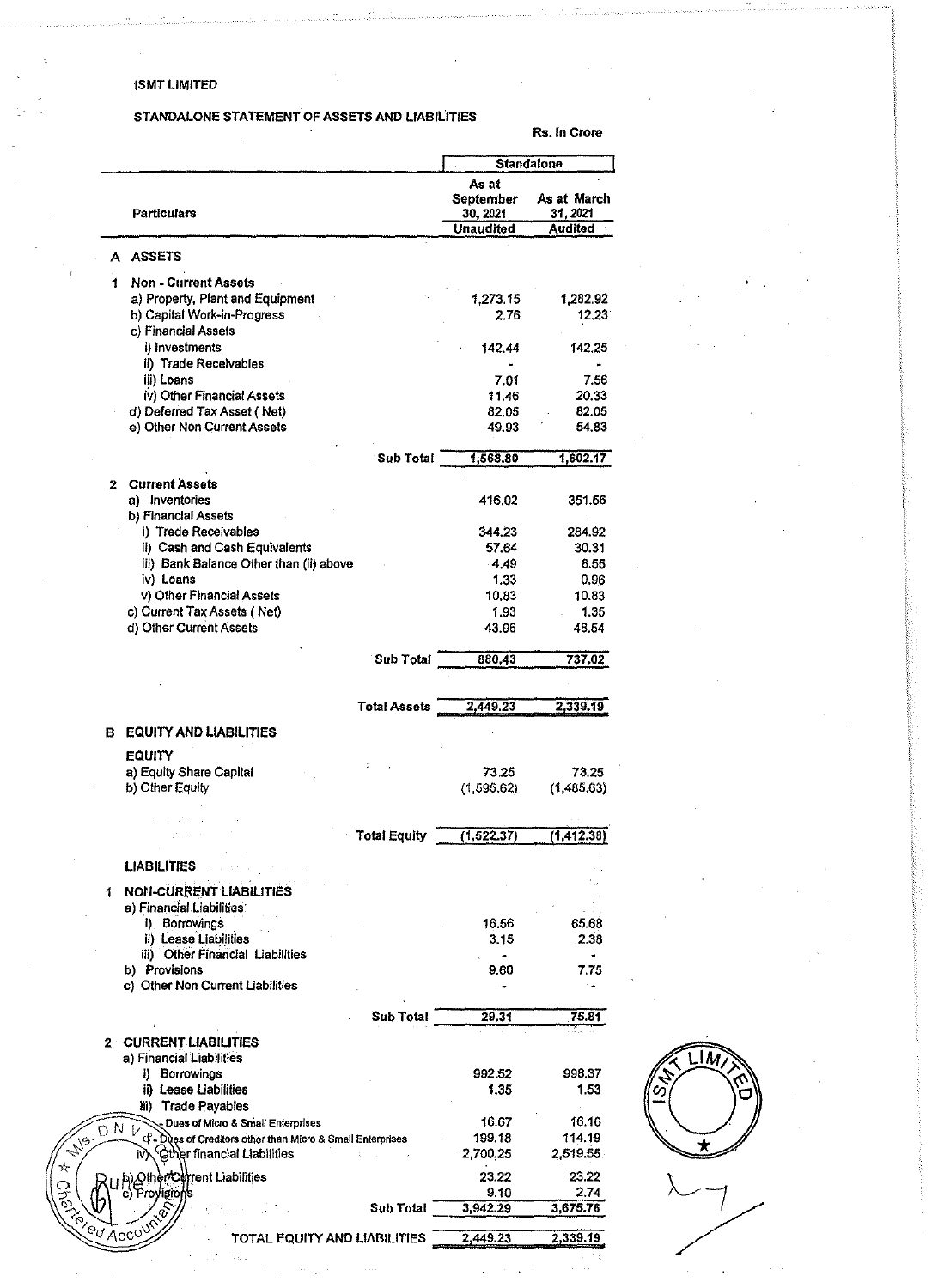## ISMT LIMITED

Ĵ

Ϊ.

J.

## STANDALONE CASH FLOW STATEMENT

 $\bar{z}$ 

Rs. in Crore

|       |                                                                                                              | For the period ended<br>September 30, 2021 |                 | For the period ended<br>September 30, 2020 |                   |
|-------|--------------------------------------------------------------------------------------------------------------|--------------------------------------------|-----------------|--------------------------------------------|-------------------|
|       |                                                                                                              | <b>Unaudited</b>                           |                 | <b>Unaudited</b>                           |                   |
| i)    | <b>CASH FLOW FROM OPERATING ACTIVITIES:</b>                                                                  |                                            |                 |                                            |                   |
|       | Net Profit / (Loss) Before Tax                                                                               |                                            | (106.86)        |                                            | (172.47)          |
|       | Adjustments for:                                                                                             |                                            |                 |                                            |                   |
|       | Depreciation                                                                                                 | 29.80                                      |                 | 31.01                                      |                   |
|       | <b>Finance Costs</b>                                                                                         | 133.62                                     |                 | 130.93                                     |                   |
|       | Interest Income                                                                                              | (2.30)                                     |                 | (3.73)                                     |                   |
|       | <b>Excess Provision written back</b>                                                                         | (4.62)                                     |                 |                                            |                   |
|       | Provision for Doubtful debts/others                                                                          | 13,16                                      |                 |                                            |                   |
|       | Provision for Expect credit loss                                                                             | 0.51                                       |                 |                                            |                   |
|       | Unrealised Exchange (Gain) / Loss                                                                            | $1.03 -$                                   |                 | (6.85)                                     |                   |
|       |                                                                                                              | $\bullet$ .                                | 171.20<br>64.34 |                                            | 151.36<br>(21.11) |
|       | Operating Cash Profit before Working Capital Changes<br>Adjustments for working capital changes:             |                                            |                 |                                            |                   |
|       | (Increase) / Decrease in trade receivable                                                                    | (67.58)                                    |                 | 29.74                                      |                   |
|       | (Increase) / Decrease in Inventories                                                                         | (64.45)                                    |                 | 34.04                                      |                   |
|       | (Increase) / Decrease in other non current financial assets                                                  | 8.87                                       |                 | (15.01)                                    |                   |
|       | (Increase) / Decrease in non current loans                                                                   | 0.55                                       |                 | (0.51)                                     |                   |
|       | (Increase) / Decrease in other non current assets                                                            | (0.18)                                     |                 | 0.27                                       |                   |
|       | (Increase) / Decrease in current loans                                                                       | (0.38)                                     |                 | 0.26                                       |                   |
|       | (Increase) / Decrease in other current financial assets                                                      | (0.17)                                     |                 | (0.13)                                     |                   |
|       | (Increase) / Decrease in other current assets                                                                | 4,58                                       |                 | (5.00)                                     |                   |
|       | Increase / (Decrease) in trade payables                                                                      | 85.68                                      |                 | (21.05)                                    |                   |
|       | Increase / (Decrease) in other current financial liabilities                                                 | 11.94                                      |                 | (1.46)                                     |                   |
|       | Increase / (Decrease) in other current liabilities                                                           | 0.00                                       |                 | 5.29                                       |                   |
|       | Increase / (Decrease) in current provisions                                                                  | 6.37                                       |                 | (0.38)                                     |                   |
|       | Increase / (Decrease) in non current provisions                                                              | (1.34)                                     |                 | 0.90                                       |                   |
|       | Taxes (Paid) / Refund                                                                                        |                                            | (16.11)         |                                            | 26.96<br>0.79     |
|       | Net Cash flow from Operating Activities                                                                      |                                            | (0.51)<br>47.72 |                                            | 6,64              |
|       |                                                                                                              |                                            |                 |                                            |                   |
| ii)   | <b>CASH FLOW FROM INVESTING ACTIVITIES:</b>                                                                  |                                            |                 |                                            |                   |
|       | Purchase of Property, Plant and Equipment                                                                    | (7.65)                                     |                 | (1.52)                                     |                   |
|       | Other Bank balance not considered as cash and cash equivalent                                                | 4.06                                       |                 | 19.05                                      |                   |
|       | Interest received                                                                                            | 2.47                                       |                 | 3.44                                       |                   |
|       | Investments                                                                                                  | (0.19)                                     |                 | (0.19)                                     |                   |
|       | Net Cash used in Investing Activities                                                                        |                                            | (1.31)          |                                            | 20.78             |
|       |                                                                                                              |                                            |                 |                                            |                   |
| HI) - | <b>CASH FLOW FROM FINANCING ACTIVITIES:</b>                                                                  |                                            |                 |                                            |                   |
|       | Proceeds from /(Repayment of) Borrowings                                                                     | (14.88)                                    |                 | (10.57)                                    |                   |
|       | Payment of Lease Liability                                                                                   | (1.28)                                     |                 | (1.46)                                     |                   |
|       | <b>Interest Paid</b>                                                                                         | (2.92)                                     |                 | (1.78)                                     |                   |
|       | <b>Net Cash from Financing Activities</b>                                                                    |                                            | (19.08)         |                                            | (13.81)           |
|       | Net Increase / (Decrease) in Cash and Cash Equivalents                                                       |                                            | 27.33           |                                            | 13.61             |
|       | Cash and Cash Equivalents at the beginning of the year                                                       |                                            | 30.31           |                                            | 28.03             |
|       |                                                                                                              |                                            |                 |                                            |                   |
|       | Cash'and Cash Equivalents at the end of the period<br>Net Increase / (Decrease) in Cash and Cash Equivalents |                                            | 57.64           |                                            | 41.64<br>13.61    |
|       |                                                                                                              |                                            | 27.33           |                                            |                   |

Note: The cash flow statement is prepared using the "indirect method" set out in lnd AS 7- "Statement of Cash Flows".



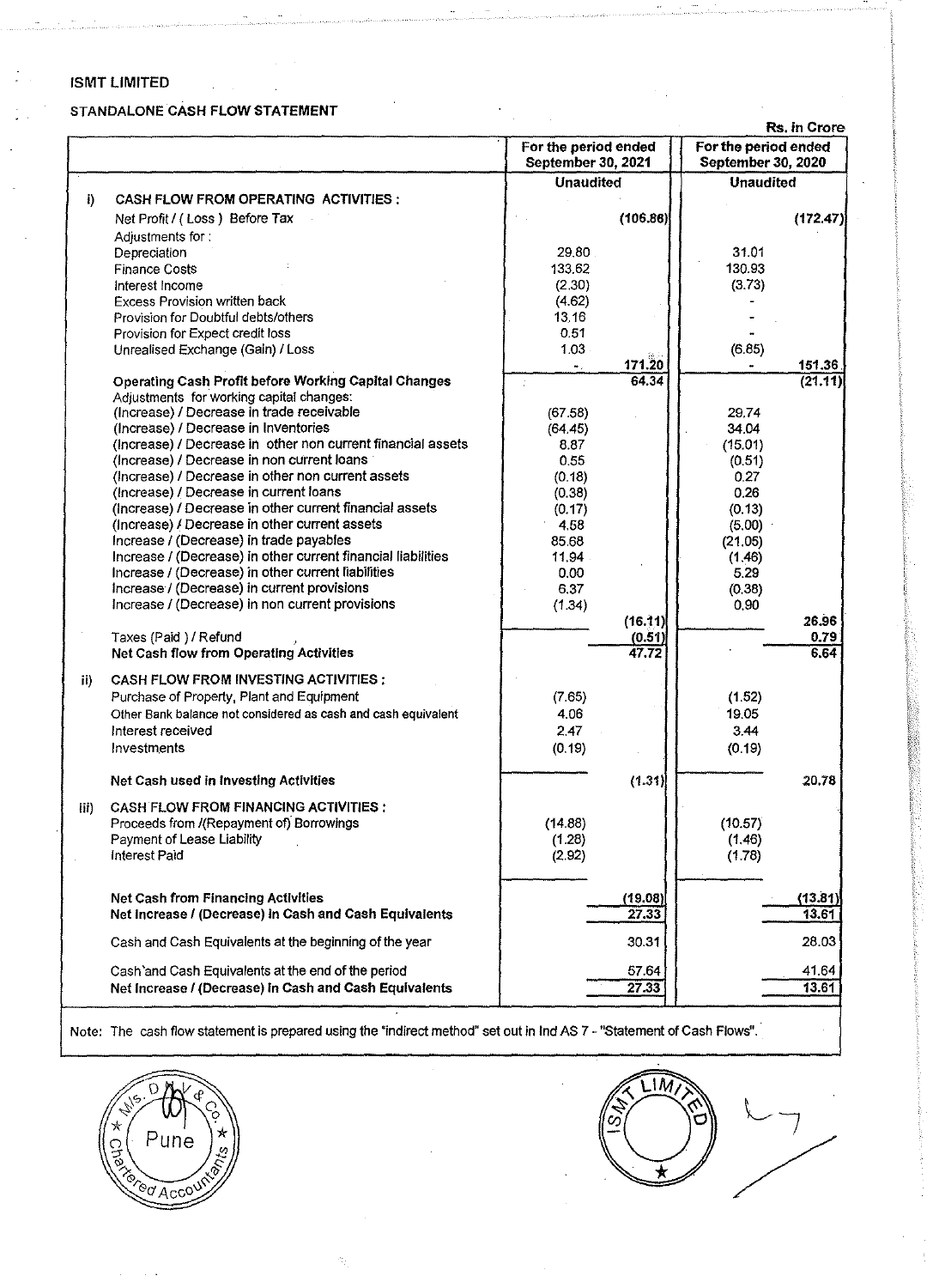# **NOTES ON STANDALONE UN AUDITED FINANCIAL RESULTS FOR THE QUARTER AND** HALF YEAR ENDED SEPTEMBER 30, 2021.

- 1. The Company through its Subsidiary Company, ISMT Enterprises S.A., Luxembourg has invested Rs. 48.43 Crore in Structo Hydraulics AB, Sweden (SHAB). The Company has received approval from regulatory authorities for conversion into equity of an amount of Rs. 33.33 Crore (USD 5 Million) due from SHAB, out of which Rs. 16.75 Crore has been converted into equity and the balance of Rs. 16.58 Crore is pending allotment. The net receivables on account of sales made to SHAB as on September 30, 2021 are Rs. 8.27 Crore and the same is considered as collectible. COVID has impacted businesses across the globe including Europe. No provision, however, has been made as required by lnd AS 36 "Impairment of Assets" in respect of diminution in the value of investment (including pending allotment), which is in the nature of forward integration and considered Strategic, Long Term. The financial effect, if any, of the same on net loss for the quarter and half year ended September 30, 2021, is not ascertainable.
- 2. i) Maharashtra Electricity Regulatory Commission (MERC) had disallowed Company's petition regarding banking of energy facility under Energy Banking Agreement (EBA) vide its orders dated June 20, 2014 and January 12, 2015. The Company filed an appeal before the Appellate Tribunal For Electricity (APTEL) against the said order which was dismissed by the APTEL vide their order dated April 1, 2016. The Company's appeal, challenging the APTEL order is pending before the Hon'ble Supreme Court. The Company had accrued EBA benefit aggregating to Rs. 49.97 Crore upto March 31, 2014, of which amount outstanding as on September 30, 2021 is Rs. 39.53 Crore, representing excess energy charges paid to Maharashtra State Eleclricity Distribution Company Limited (MSEDCL) on account of non-availability of banking of energy facility. There has been no further accrual since April 1, 2014 on account of suspension of operation of power plant.

Being a sub-judice matter, it is not possible to reasonably or reliably determine the recoverable amount; hence the receivable from MSEDCL is measured as at September 30, 2021 at the carrying amount of Rs.39.53 Crore. The financial effect, if any, of the same on net loss for the quarter and half year ended September 30,2021, is not ascertainable.

ii) Considering prevailing uncertainties of operating the 40 MW Captive Power Plant (CPP) at Chandrapur, Maharashtra or disposing it as going concern or otherwise and pending outcome of supreme court decision as referred above, it is not possible to reasonably or reliably determine the recoverable amount and consequently to ascertain whether there is any impairment of the CPP as required by lnd AS 36 "Impairment of Assets". The Company has been taking adequate steps for maintaining the equipment to preserve the value. Hence the aforesaid asset is measured as at September 30, 2021 at the carrying amount of Rs 227.50 Crore. The financial effect, if any, of the same on net loss for the quarter and half year ended September 30, 2021 is not ascertainable.

- 3. As per lnd AS- 12 "Income Taxes", Minimum Alternate Tax (MAT) credit (unused tax credit) is regarded as Deferred Tax Assets and the same shall be recognised to the extent that it has become probable that future taxable profit will be available against which the unused tax credit can be utilised. In view of Business uncertainties and pending debt Resolution, it is difficult for the Company to fairly ascertain the probable future taxable profit against which MAT Credit can be utilized. Accordingly, the unabsorbed MAT credit, if any, out of the total MAT Credit of Rs. 82.05 Crore as at September 30, 2021, shall be charged in the Statement of Profit and Loss to the extent it lapses in the respective years and subject to review of the same once the Company opts for options permitted under section 115BM of the Income Tax Act, 1961.
- 4. Deferred Tax Asset in respect of carried forward losses is recognized to the extent of Deferred Tax Liability.

Other Income for the year ended March 31, 2021 includes: i) Provisions / Payables no longer required - written back Rs. 22.08 Crore. ii) Insurance Claim Rs. 4.38 Crore. iii) Reversal of D.N. Expected Credit Loss Rs. 3.69 Crore. iv) Refund of Managerial Remuneration Rs. 5.04 Crore.



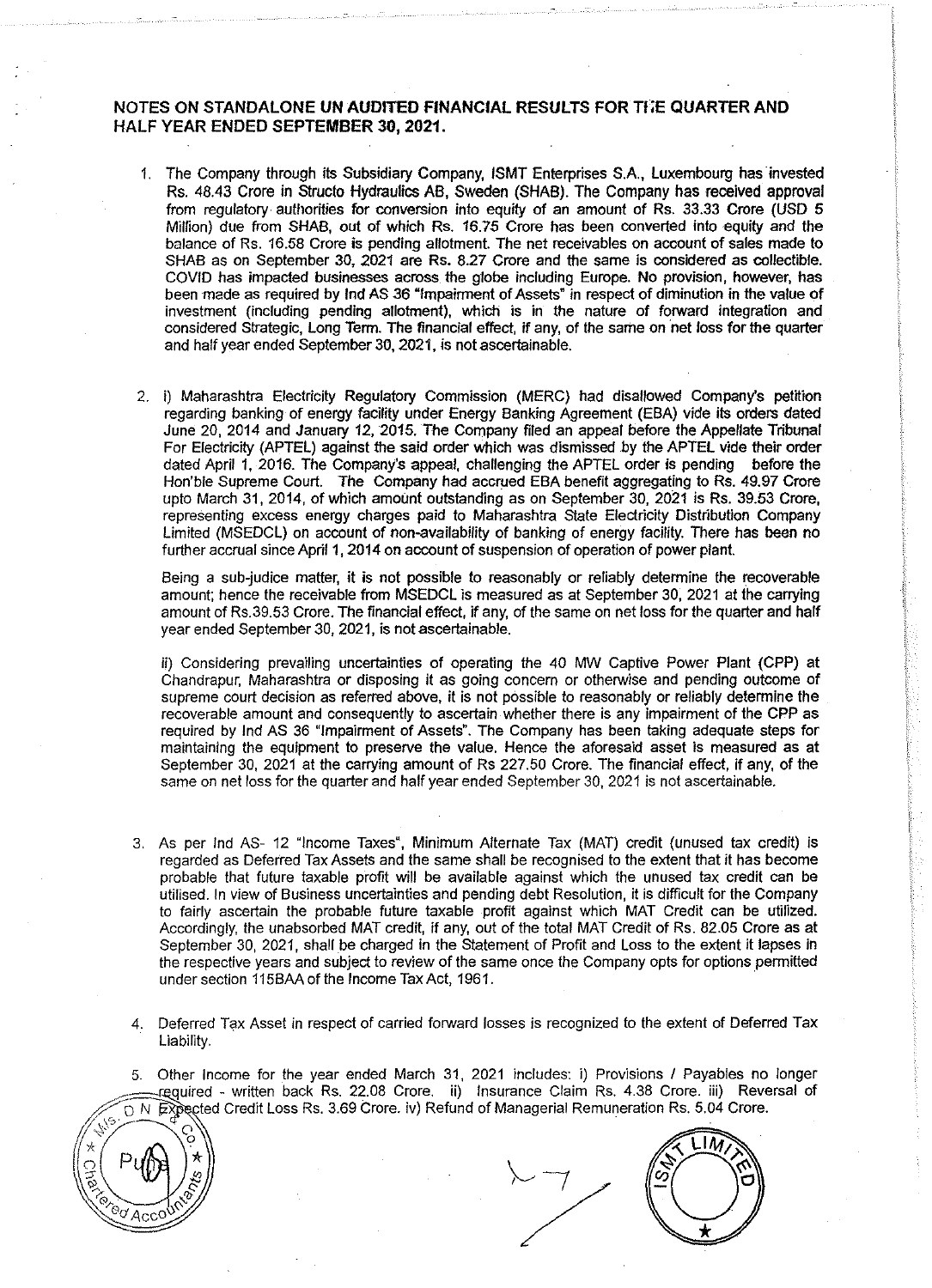6. The Banks had pursued various schemes for Debt Resolution - the Banks initially contemplated restructuring which was approved by JLM but could not be concluded at Banks end. The Banks then opted for OSDR and despite successful conclusion of the OSDR resulting in identification of the investor, OSDR could not be implemented due to RBI Circular dated February12, 2018 scrapping all their schemes for stressed assets. The Banks then agreed to take up assignment of debt as Resolution Plan in terms of the aforesaid Circular, pursuant to which bulk of Bank Debt was assigned to Asset Reconstructing Companies (ARCs). Accordingly, balance unresolved Bank Debt amounts to about 25 % of Total Debt. Assignment of further debt could not be implemented due to outbreak of Covid in March 2020.The Company is now proposing to raise equity and debt towards resolution of debt by way of a One Time Settlement and accordingly the Company has signed a "Share Subscription Agreement' and an "Unsecured Loan Agreement" with Kirloskar Ferrous Industries Limited on November 25,2021.

Lenders of the company had signed Inter Creditor Agreement as per the RBI guidelines for resolution of the debt of the Company on sustainable basis including inter alia waiver of overdue/ penal I compound interest. The Company has continued to make payments to lenders as mutually agreed. Pending Restructuring, the amounts paid are being adjusted against the Principal outstanding of respective lenders and will be finally adjusted as per the terms of the restructuring.

Notwithstanding the pending restructuring of debt and balance confirmations from banks, interest on the loans has been provided as per the terms of sanction of the respective banks on simple interest basis (excluding overdue I penal and compounding of interest). The financial effect, if any of non provision of overdue I penal and compounding of interest, on net loss for the quarter and half year ended September 30, 2021, is not ascertainable.

- 7. Despite the net loss, the Company has always been operationally profitable (positive EBIDTA). The Company's operations and revenue during the current quarter has improved and EBIDTA for the current quarter has also increased over the preceding quarters. The Company also benefits from Atmanirbhar policies of the Government including continuation of Anti Dumping Duty on import of seamless tubes from China. Debt resolution as mentioned in Note No.6 herein above is inter alia expected to address the negative net worth of the Company thereby enlarging the business opportunities including participation in Government tenders. Accordingly the Company has continued to prepare its financial results on 'Going Concern Basis'.
- 8. Tridem Port and Power Company Private Limited (TPPCL), the wholly owned subsidiary of the Company, along with its subsidiaries had proposed to set up a thermal power project and captive port in Tamil Nadu. TPPCL had obtained the approvals for the projects including acquisition of land but no construction activity had commenced. However, on account of subsequent adverse developments, the TPPCL had decided not to pursue these projects. The COVID pandemic is expected to have wide ranging long term impact on project activity and greenfield projects like TPPCL's would be particularly affected.

TPPCL has obtained project valuation report from independent valuer for determining the value of the project and recoverable amount thereof as at March 31, 2021 for assessment of impairment loss, if any, as required by lnd AS 36 "Impairment of Assets"

Considering present status of the project, prevailing power sector scenario, long lasting impact of Covid pandemic on the project, it is not possible to reasonably or reliably determine the recoverable amount. Nevertheless after due consideration by the Board of the Company notwithstanding the uncertainties has on best possible estimate basis and after considering the valuation referred to in the preceding paragraph made provision for impairment loss of Rs.58.37 Crore of the amount invested in TPPCL as at March 31, 2021 as per lnd AS 36 "Impairment of Assets". The same is disclosed as "Exceptional Item "in the standalone audited financial results for the year ended March 31, 2021.

9. The Company had in the past obtained Central Government/ lenders approval for payment of Managerial Remuneration from time to time. Subsequently, the Ministry of Corporate Affairs had done away with the requirement of obtaining Central Government approval and the Managerial Remuneration is determined as per the approvals obtained from the shareholders. However, in  $\widehat{D'N}$  view of inordinate delay in debt resolution on account of COVID and otherwise, requisite // approvals / NOC from lenders are still awaited. Pending the same, the Managing Director of the .<br>. .• Opmpany has in compliance of Section 197 of the Companies Act, refunded the requisite \*remuneration. Employee Benefits Expense includes remuneration provided and not paid to the LIM <sub>.</sub>:Managing Director for the quarter and half year ended September 30, 2021 of Rs.0.45 Crone ক্ষীৰ্ব executive up to September 30, 2021) is subject to the executive up to September 30, 2021) is subject to  $\frac{1}{2}$   $\frac{1}{2}$   $\frac{1}{2}$   $\frac{1}{2}$   $\frac{1}{2}$  approval of lenders.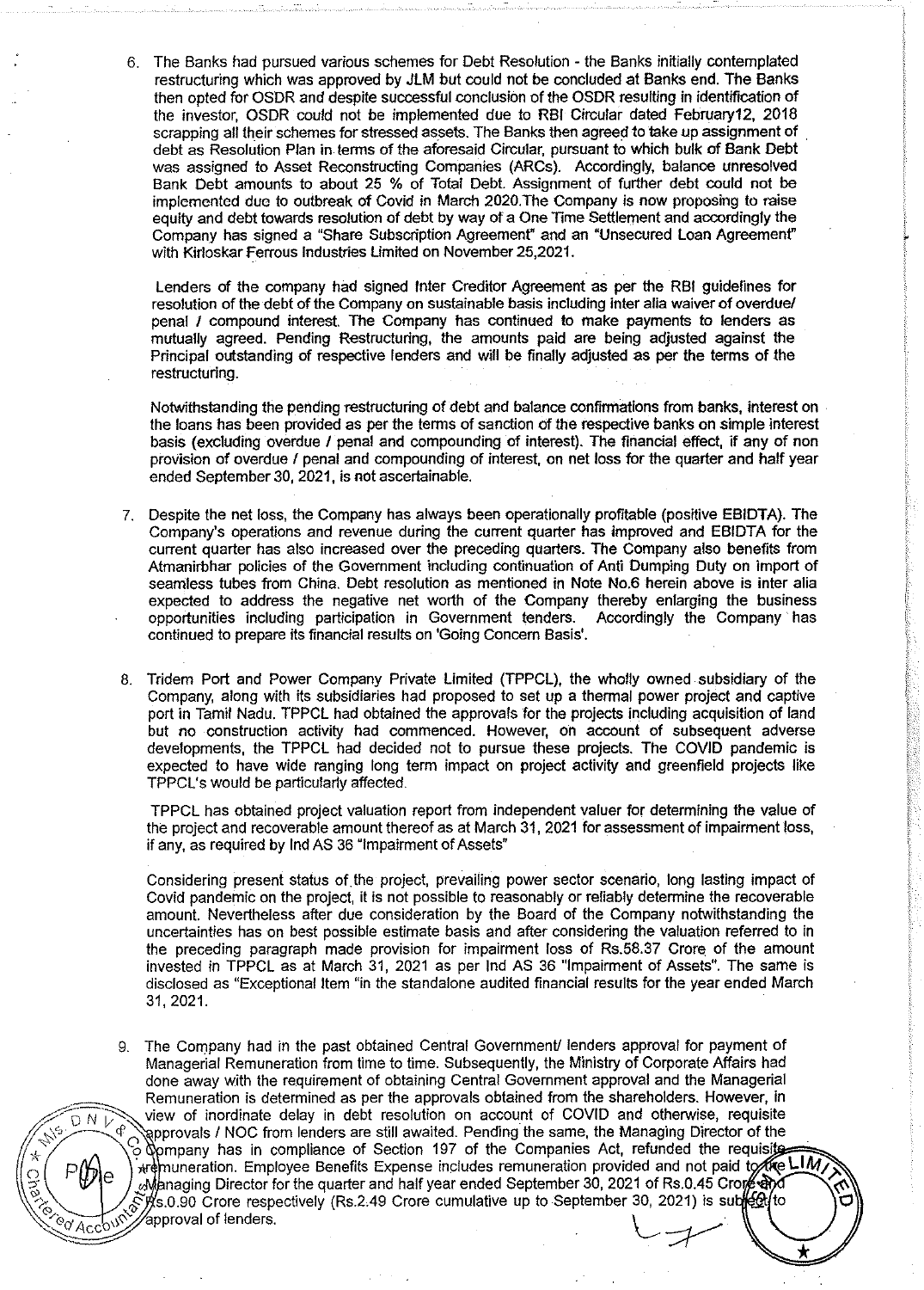- 10. The outbreak of corona virus (COVID-19) pandemic globally has caused significant disturbance and slowdown of economic activity. The Company's operations and revenue during the current quarter has improved, yet the full impact of COVID-19 is not ascertainable. The Company continues to closely monitor the developments and possible effects that may result from current pandemic, on its financial condition, liquidity and operations and is actively working to minimize the impact of this unprecedented situation. The full assessment of the impact of the same on the Company and SHAB's operations, CPP and on Port and Power Project (TPPCL) will be only possible once the pandemic settled down and the eventual impact may be different from the estimates made as of the date of approval of these unaudited standalone financial results.
- II. The comparative figures have been regrouped and reclassified to meet the current quarter's I years classification.
- 12. The above results have been reviewed by the Audit Committee and approved by the Board of Directors at their meetings held on December 06, 2021.

**For ISMT Limited** 

Place: Pune Date: December 06, 2021

**Railv Goel** Whole-time Director & Chief Financial Officer



N  $\sqrt[6]{\frac{1}{\text{Acc}}}$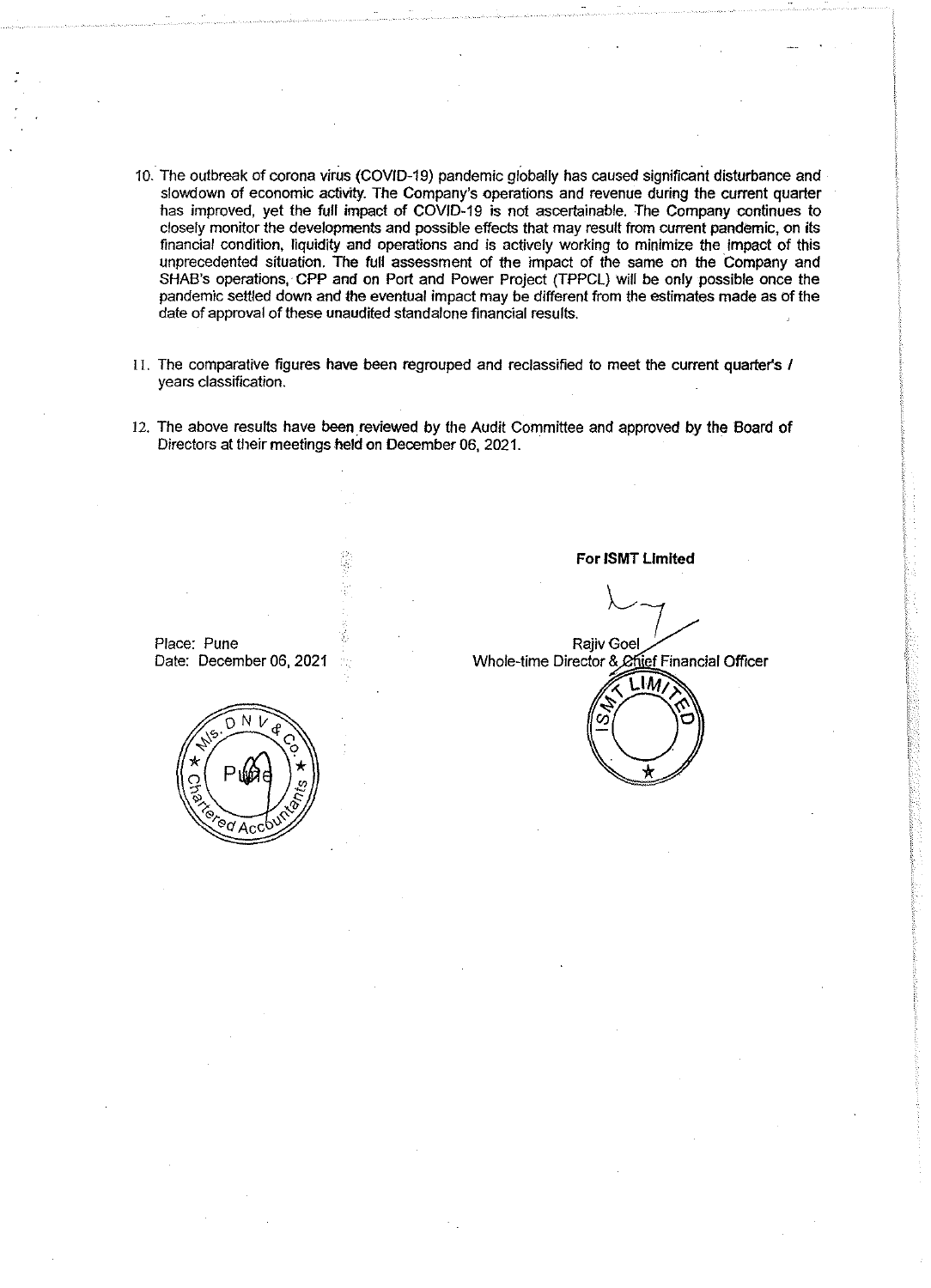$N$   $V$ n

Půne

 $\sqrt[6]{\mathcal{A}}$ cc

los<br>Vex

**DNV & Co.** Chartered Accountants

Independent Auditor's Review Report on consolidated unaudited quarterly and year to date financial results of ISMT Limited Pursuant to the Regulation 33 of the SEBI (Listing Obligations and Disclosure Requirements) Regulations, 2015 as amended

The Board of Directors, ISMT Limited.

- 1. We have reviewed the accompanying Statement of Consolidated Unaudited Financial Results of ISMT Limited ("the Parent") and its subsidiaries (the Parent and its subsidiaries together referred to as "the Group") for the quarter ended September 30, 2021 and for the year to date period from April 1; 2021 to September 30, 2021 ("the Statement") being submitted by the Parent Company pursuant to the requirement of Regulation 33 of the SEBI {listing Obligations and Disclosure Requirements) Regulations, 2015, as amended ('Listing Regulations'), which has been initialled by us for the purpose of identification.
- 2. This Statement, which is the responsibility of the Parent Company's management and approved by the Parent's Board of Directors in their respective meeting held on December 6, 2021 has been prepared in accordance with the recognition and measurement principles laid down in Indian Accounting Standard· (lnd AS) 34 "Interim Financial Reporting" prescribed under Section 133 of the Companies Act, 2013 read with relevant rules issued thereunder and other accounting principles generally accepted in India. Our responsibility is to express a conclusion on the Statement based on our review.
- 3. We conducted our review of the Statement in accordance with the Standard on Review Engagements (SRE) 2410 "Review of Interim Financial Information Performed by the Independent Auditor of the Entity", issued by the Institute of Chartered Accountants of India. A review of interim financial information consists of making inquiries, primarily of Parent's personnel responsible for financial and accounting matters, and applying analytical and other review procedures. A review is substantially less in scope than an audit conducted in accordance with Standards on Auditing specified under section 143 (10) of the Companies Act, 2013 and consequently does not enable us to obtain assurance that we would become aware of all significant matters that might be identified in an audit. Accordingly, We do not express an audit opinion.

We also performed procedures in accordance with the circular issued by the SEBI under Regulation 33 (8) of the SEBI (Listing Obligations and Disclosure Requirements) Regulations, 2015, as amended, to the extent applicable.

 $\left( \frac{1}{2} + 91 \right.$  22 6149 1000  $\bigoplus$  www.dnvca.com 14/2, Mahalaxmi Ind. Estate, D. Shivner Road, Lower Parel, Mumbai- 400 013, India. Branch : Pune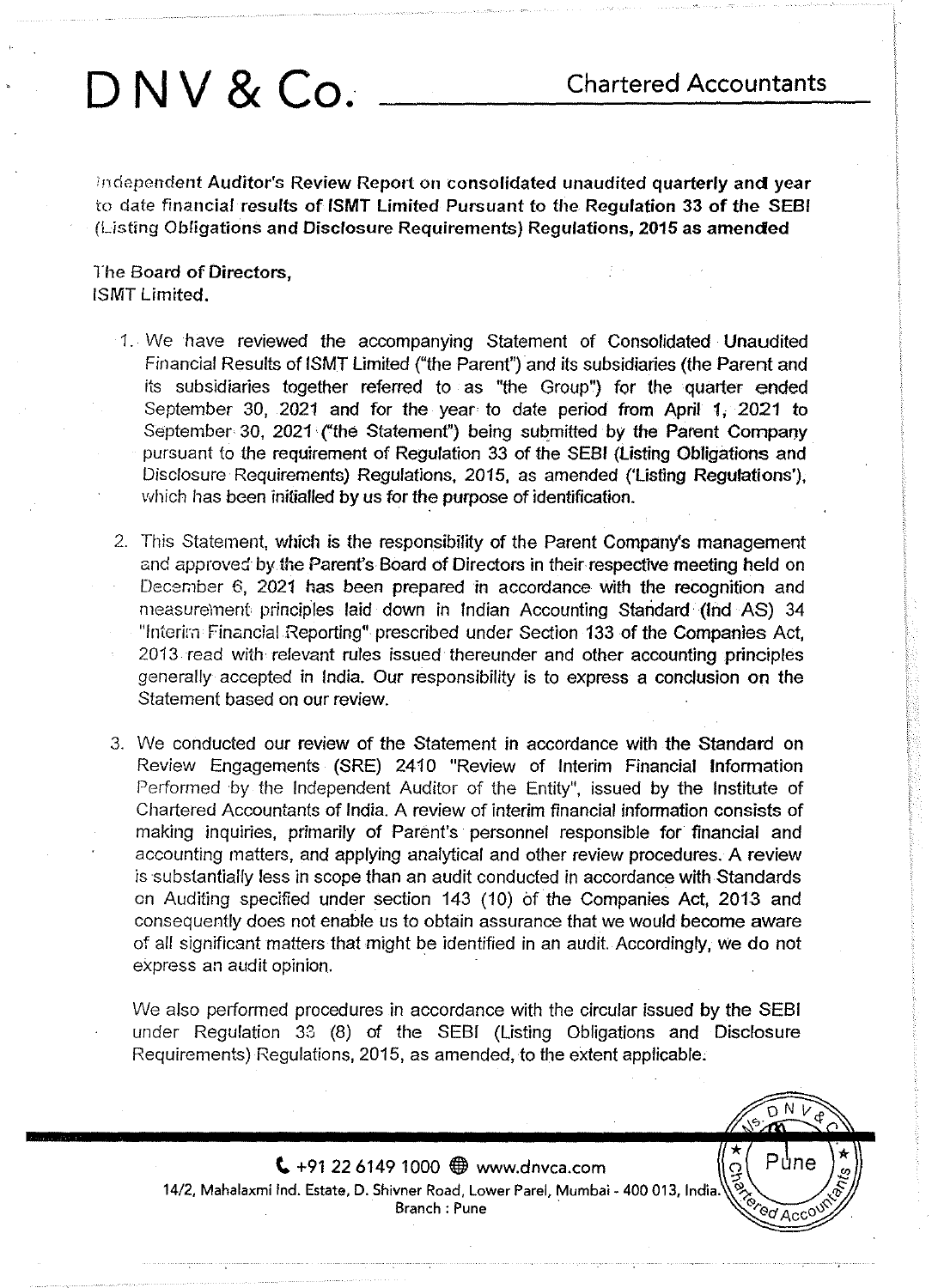4. The Statement includes the results of the following entities:

## • List of Subsidiaries:

ISMT Enterprises S.A Luxembourg, Structo Hydraulics AB Sweden, ISMT Europe AB Sweden, Tridem Port and Power Company Private Limited., Nagapattinam Energy Private Limited., Best Exim Private Limited., Success Power and lnfraprojects Private Limited, Marshal Microware Infrastructure Development Company Private Limited., PT ISMT Resources, Indonesia, Indian Seamless Inc. USA.

# 5. **Material Uncertainty Related to Going Concern:**

The Group has accumulated losses and its net worth has been fully eroded, the Group has incurred net cash loss during the quarter and half year ended September 30, 2021 and previous years and the Group's current liabilities exceeded its current assets as at the balance sheet date. These conditions indicate the existence of a material uncertainty about the Group's ability to continue as a going concern. However, the consolidated financial result of the Group have been prepared on a going concern basis for the reasons stated in the Note No 7 of the statement.

# 6. **Basis for qualified Conclusion:**

a) The Parent Company has outstanding Minimum Alternate Tax (MAT) entitlement, classified as Deferred Tax Asset as per lnd AS- 12, Income Taxes, of Rs. 82.05 Crore as on September 30, 2021. Taking into consideration the loss during the quarter and half year ended September 30, 2021 and carried forward losses under the Income Tax, in our opinion, it is not probable that the MAT entitlement can be adjusted within the specified period against the future taxable profits under the provisions of Income Tax Act 1961. In view of the same, in our opinion, the MAT entitlement cannot be continued to be recognised as an asset in terms of lnd AS-12. Non-writing off of the same has resulted in understatement of consolidated net loss for the quarter and half year ended September 30, 2021 and overstatement of other equity by Rs.82.05 Crore.

b) The Parent Company, through its subsidiary, had made investment in Structo Hydraulics AB Sweden (SHAB) and recognised Goodwill on Consolidation of Rs 23.48 Crore. SHAB has been incurring losses and its net worth is also eroded due to continuing losses. No provision for impairment has been made in respect of Goodwill on Consolidation by the Group in accordance with lnd AS 36 "Impairment of Assets" for the reasons stated in Note No.1 of the Consolidated financial results. We are unable to comment on the same and ascertain its impact, if any, on consolidated net loss for the quarter and half year ended September 30, 2021, carrying value of Goodwill on Consolidation and other equity as on that date in respect of the above matters.

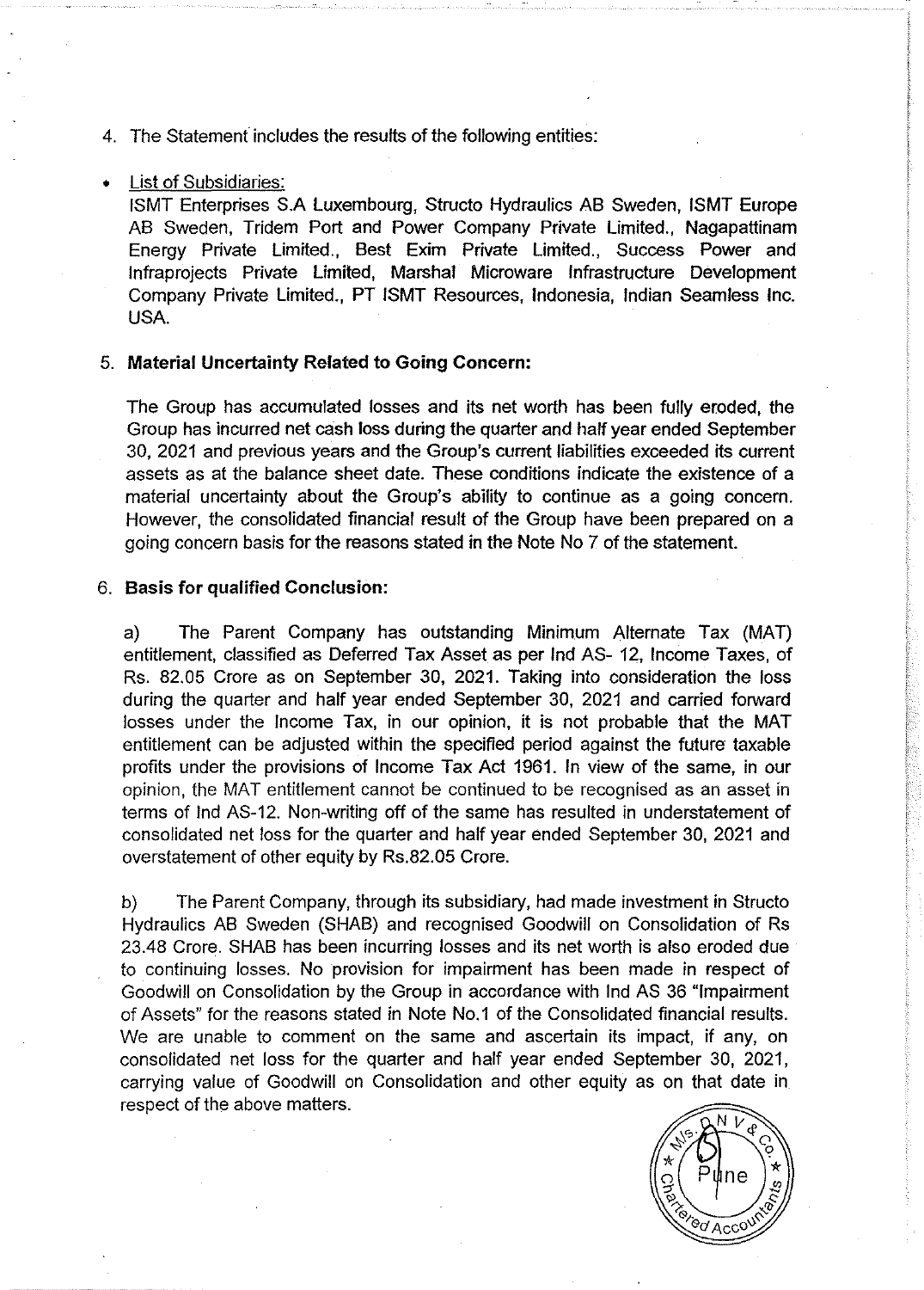c) The Parent Company had recognized claim in earlier years, of which outstanding balance as on September 30, 2021 is Rs. 39.53 Crore, against Maharashtra State Electricity Distribution Company ltd. (MSEDCL) for non-implementation of Energy Banking Agreement. The Parent Company had appealed to Appellate Tribunal (APTEL) against the order passed by Maharashtra Electricity Regulatory Commission (MERC) and the same has been dismissed by the APTEL. The Parent Company has preferred appeal before the Hon'ble Supreme Court against the order · of APTEL. The realization of this claim is contingent and dependent upon the outcome of the decision of the Supreme Court. In our opinion the recognition of above claim, being contingent asset in nature, is not in conformity with lnd AS-37, "Provisions, Contingent liabilities and Contingent assets". Recognition of the above claim has resulted in overstatement of other equity by Rs.39.53 Crore as at September 30,2021. Refer Note No.2 (i) of the Statement.

d) The Group is unable to determine the recoverable value of 40 MW Captive Power Project (CPP) at Chandrapur, Maharashtra for the reasons stated in Note No 2 (ii) of the Statement; hence, the CPP is measured as on September 30, 2021 at the carrying amount of Rs. 227.50 Crore and impairment loss, if any, is not recognised as required by lnd AS 36 "Impairment of the Assets". In view of the aforesaid, we are unable to determine the impact of the same, if any, on the consolidated net loss for the quarter and half year ended September 30 2021 and other equity as on that date.

e) Pending approval/ sanction of debt restructuring scheme by lenders and balance confirmation from lenders and reconciliation thereof, the Company has not provided for the overdue /penal interest and differential liabilities including such overdue /penal interest and differential liabilities arising from reconciliation of balances to the extent of available confirmation, if any, for the reason stated in Note No 5 of the Statement. The quantum and its impact, if any, on the consolidated net loss for the quarter and half year ended September 30 2021 and other equity as on that date is unascertainable.

7. Based on our review conducted and procedure performed as stated in paragraph 3 above, with the exception of the matter described in the Basis for Qualified Conclusion Paragraph 6 above, nothing has come to our attention that causes us to believe that the accompanying statement prepared in accordance with recognition and management principles laid down in aforesaid Indian Accounting Standard ("lnd AS") and other recognized accounting principles generally accepted in India, has not disclosed the information required to be disclosed in terms of Regulation 33 of the Listing Regulations, as amended, including the manner in which it is to be disclosed, or that it contains any material misstatement.

# 8. Emphasis of Matters:

We draw attention to the following matters in the Notes to the Statement:

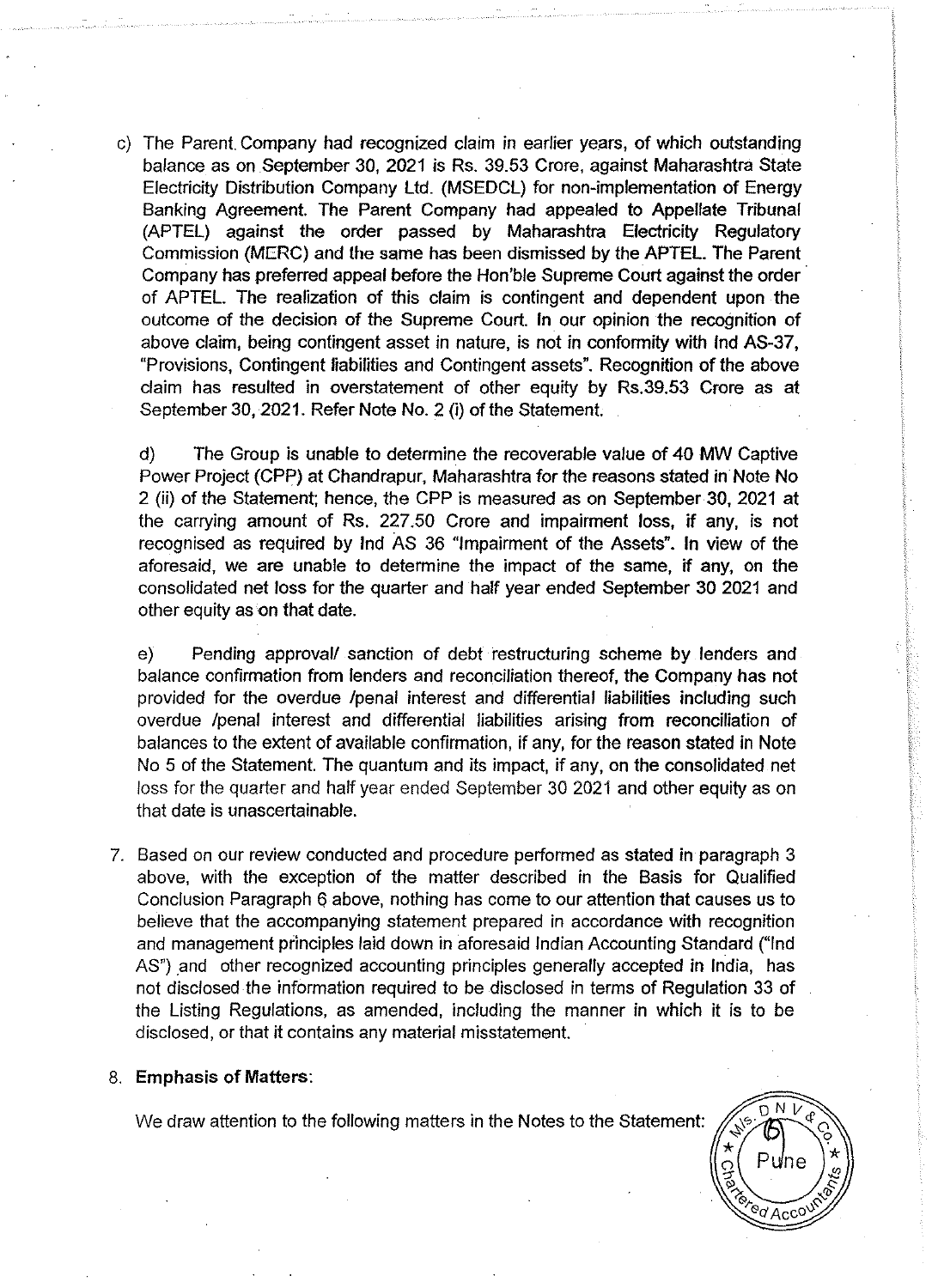- a) Note No. 9 of the statement, regarding remuneration to Managing Director of the Parent company amounting to Rs 0.45 Crore and Rs 0.90 Crore for. the quarter and half year ended September 30, 2021 respectively and cumulative up to September 30, 2021 amounting to Rs. 2.49 Crore is subject to approval of Lenders.
- b) Note No 10 of the statement regarding the uncertainties arising out of the outbreak of COVID 19 pandemic and the assessment made by the management on its operations and the financial reporting for the quarter and half year ended September 30, 2021. Such an assessment and the outcome of the pandemic, as made by the management, is dependent on the circumstances as they evolve in the subsequent periods.

Our conclusion on the statement is not modified in respect of the above matters.

# 9. **Other Matters:**

The consolidated unaudited financial results include the interim financial information/ financial results of ten subsidiaries which have not been reviewed/audited by their auditors, whose unaudited interim financial information/ financial results reflect total assets of Rs 246.81 Crore as on September 30, 2021, total revenue of Rs. 17.81 Crore and Rs. 37.69 Crore and total net profit/(loss) after tax of Rs. 0.37 Crore and Rs (0.45) Crore and total comprehensive Loss of 0.08 Crore and Rs 0.46 Crore for the quarter and half year ended September 30, 2021, respectively and net cash inflow/(outflow)of Rs 4.38 Crore for the half year ended September 30, 2021 as considered in the statement. These unaudited financial information/ financial results have been approved and furnished to us by the management. Our conclusion, in so far as it relates to the affairs of these subsidiaries, is based solely on such unaudited financial information/ financial results. According to the information and explanations given to us by the Management, these interim financial information / financial results are not material to the Group.

Our conclusion on the Statement is not modified in respect of the above matter.

For D N V & Co Chartered Accountants N V Firm Registration No.: 102079W Pune CA Bharat Jain <u>୧</u>୪ Acco Partner Membership No.: 100583

UDIN: 21100583AAAAH19431

Place: Pune Date: December 6, 2021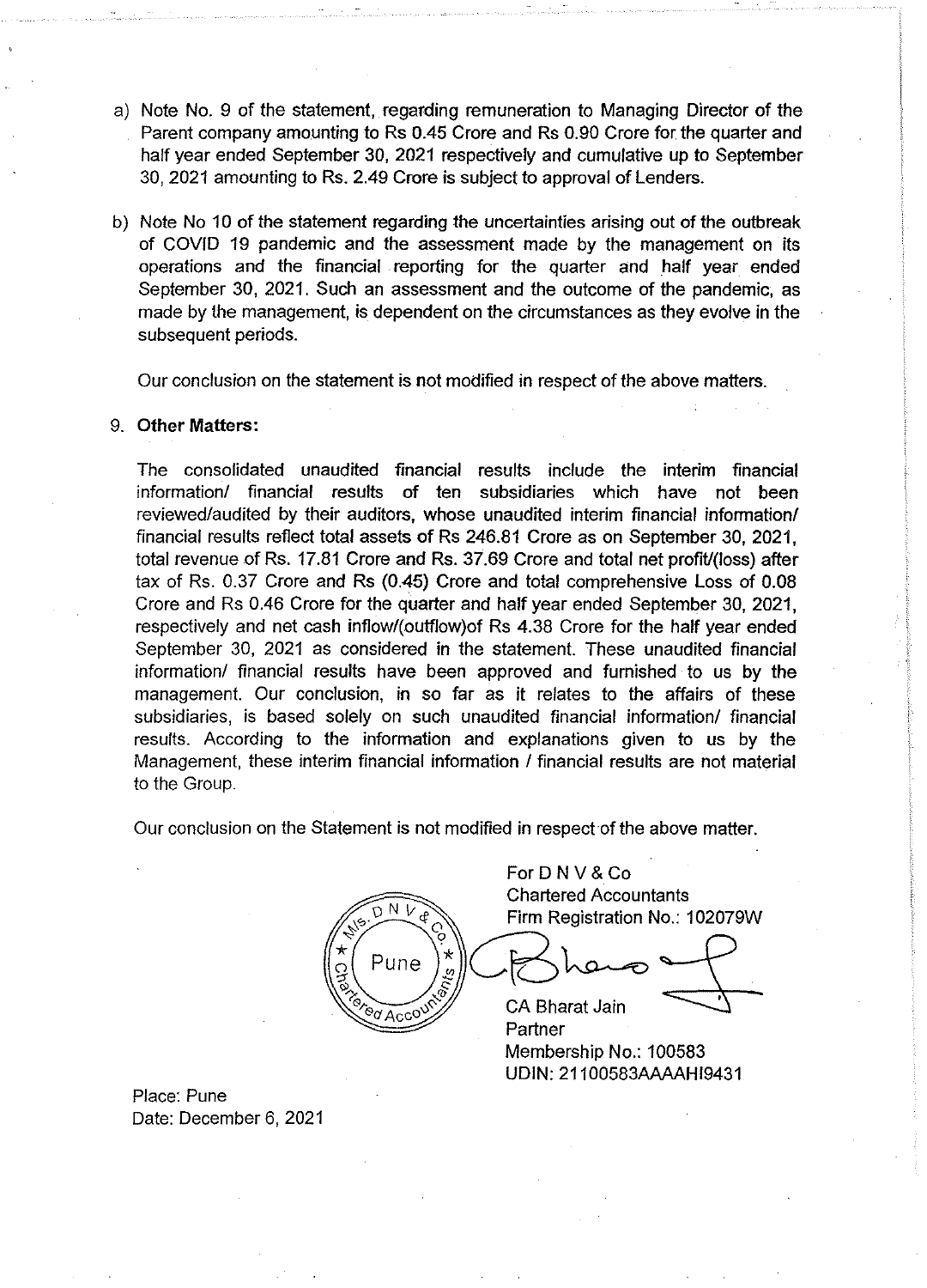## ISMY Limited

Regd. Office: Fanama House (earlier known as Lunkad Towers) , Viman Nagar, Pune 411 014, Maharashtra. Phone : 020-41434100, Fax: 020-26630779, E-Mail : secretarial@ismt.co.in, Web : www.ismt.com, GIN : L27109PN1999PLC016417

S TATEMENT OF CONSOLIDATED UNAUDITED FINANCIAL RESULTS FOR THE QUARTER AND HALF YEAR ENDED SEPTEMBER 30, 2021

|              |                                                                                        |                   | Quarter ended      | Consolidated      |                          | Half Year ended   | Year ended        |
|--------------|----------------------------------------------------------------------------------------|-------------------|--------------------|-------------------|--------------------------|-------------------|-------------------|
| Sr.<br>No    | Particulars                                                                            | Sept. 30,<br>2021 | June $301$<br>2021 | Sept. 30,<br>2020 | Sept. 30,<br>2021        | Sept. 30,<br>2020 | March 31,<br>2021 |
|              |                                                                                        | Unaudited         | <b>Unaudited</b>   | Unaudited         | Unaudited                | Unaudited         | <b>Audited</b>    |
| 1            | Income                                                                                 |                   |                    |                   |                          |                   |                   |
|              | <b>Revenue from Operations</b>                                                         |                   |                    |                   |                          |                   |                   |
|              | <b>Sales of Products</b>                                                               | 813.10            | 670.45             | 416.09            | 1,483.55                 | 578.85            | 1,736.63          |
|              | Less: Inter Segment Transfers                                                          | 224.13            | 160.19             | 91.12             | 384.32                   | 141 45            | 415.99            |
|              | Inter Division Transfers                                                               | 17.32             | 21.23              | 15.85             | 38.55                    | 21.71             | 48.55             |
|              | Sale to Subsidiary Company                                                             | 13.07             | 15.31              | 11.10             | 28.38                    | 12.46             | 37.95             |
|              | (a) Net Sales                                                                          | 558.58            | 473.72             | 298.02            | 1,032.30                 | 403.23            | 1,234.14          |
|              |                                                                                        |                   |                    |                   |                          |                   |                   |
|              | (b) Other Operating Revenue                                                            | 8.49              | 5.54               | 4.23              | 14.03                    | 5.60              | 17.61             |
|              | (c) Revenue From Operations - (a+b)                                                    | 567.07            | 479.26             | 302.25            | 1,046.33                 | 408.83            | 1,251.75          |
|              | (d) Other Income (Refer Note No. 6)                                                    | 6.54              | 1.82               | 8.67              | 8.36                     | 12.03             | 47.87             |
|              | Total Income - (c+d)                                                                   | 573.61            | 481.08             | 310.92            | 1,054.69                 | 420.86            | 1,299.62          |
| $\mathbf{2}$ | Expenses                                                                               |                   |                    |                   |                          |                   |                   |
|              | (a) Cost of Materials Consumed                                                         | 344.92            | 282.59             | 163.12            | 627.51                   | 218.24            | 692.01            |
|              | (b) Changes in inventories of finished goods, work -in -progress                       |                   |                    |                   |                          |                   |                   |
|              | and stock-in-trade                                                                     | (10.16)           | (18.21)            | 6.35              | (28.37)                  | 10.71             | 30.14             |
|              | (c) Employee Benefits Expense                                                          | 39.39             | 40.54              | 29.71             | 79.93                    | 61.36             | 133.66            |
|              | (d) Finance Costs                                                                      | 65.89             | 67.97              | 65.49             | 133.86                   | 131.14            | 262.65            |
|              | (e) Depreciation                                                                       | 15.65             | 15.43              | 16.13             | 31.08                    | 32.35             | 64.00             |
|              | (f) Other Expenses                                                                     | 165.18            | 149.01             | 104.15            | 314.19                   | 146.43            | 410.14            |
|              | <b>Total Expenses</b>                                                                  | 620.87            | 537.33             | 384.95            | 1,158.20                 | 600.23            | 1,592.60          |
|              | Profit / (Loss) before Exceptional Items and tax (1-2)                                 | (47.26)           | (56.25)            | (74.03)           | (103.51)                 | (179.37)          | (292.98)          |
|              |                                                                                        |                   |                    |                   |                          |                   |                   |
|              | Exceptional items -                                                                    |                   |                    |                   |                          |                   |                   |
|              | (a) Foreign Exchange (Gain) / Loss                                                     | 0.28              | (0.54)             | (6.14)            | (0.26)                   | (6.74)            | (8.93)            |
|              | (b) Provision for Impairment in Vale of Project (Refer Note No. 8)                     |                   |                    |                   |                          |                   | 58.37             |
|              | Profit / (Loss) before tax (3-4)                                                       | (47.54)           | (55.71)            | (67.89)           | (103.25)                 | (172.63)          | (342.42)          |
|              | Tax Expenses:                                                                          |                   |                    |                   |                          |                   |                   |
|              | (a) Current Tax                                                                        |                   |                    |                   |                          |                   |                   |
|              | (b) Earlier years Tax                                                                  |                   | 0.02               |                   | 0.02                     |                   | 0.10              |
|              | (c) Deferred Tax (Refer Note No.4)                                                     |                   |                    |                   |                          |                   |                   |
|              | Profit / (Loss) after tax $(5-6)$                                                      | (47.54)           | (55.73)            | (67.89)           | (103.27)                 | (172.63)          | (342.52)          |
|              | Other Comprehensive Income (net of tax)                                                |                   |                    |                   |                          |                   |                   |
|              | (a) Items that will not be reclassified to Profit or Loss                              |                   |                    |                   |                          |                   |                   |
|              |                                                                                        |                   |                    |                   |                          |                   |                   |
|              | Gain/ (Loss) on Remeasurement of Defined Benefit Plan (net of fax)                     | (3.33)            | 0.13               | 0.15              | (3.20)                   | (0.53)            | 0.53              |
|              | (b) Items that will be reclassified to Profit or Loss                                  |                   |                    |                   |                          |                   |                   |
|              | Foreign Currency Translation Reserve                                                   | (0.44)            | 0.43               | 0.17              | (0.01)                   | 0.14              | (1.56)            |
|              | Other Comprehensive Income (Net of tax) (a+b)                                          | (3.77)            | 0.56               | 0.32              | (3.21)                   | (0.39)            | (1.03)            |
|              |                                                                                        |                   |                    |                   |                          |                   |                   |
| 9.           | Total Comprehensive Income for the period $(7+8)$<br>Profit / (Loss) attrributable to: | (51.31)           | (55.17)            | (67.57)           | (106.48)                 | (173.02)          | (343.55)          |
|              | Equity Shareholders of Parent                                                          | (47.55)           | (55.72)            |                   |                          | (172.62)          | (342.51)          |
|              |                                                                                        |                   |                    | (67.88)           | (103.27)                 |                   |                   |
|              | Non Controlling Interest                                                               | 0.01              | (0.01)             | (0.01)            |                          | (0.01)            | (0.01)            |
|              | Other Comprehensive Income attributable to:                                            |                   |                    |                   |                          |                   |                   |
|              | Equity Shareholders of Parent                                                          | (3.76)            | 0.55               | 0.32              | (3.21)                   | (0.40)            | (1.04)            |
|              | Non Controlling Interest                                                               | (0.01)            | 0.01               |                   |                          | 0.01              | 0.01              |
|              | Total Comprehensive Income attributable to:                                            |                   |                    |                   |                          |                   |                   |
|              | Equity Shareholders of Parent                                                          | (51.31)           | (55.16)            | (67.56)           | (106.48)                 | (173.02)          | (343.55)          |
|              | Non Controlling Interest                                                               |                   | (0.01)             | (0.01)            | $\overline{\phantom{a}}$ |                   |                   |
|              | 10 Paid-up Equity Share Capital (Face Value of Rs. 5/- per share)                      | 73.25             | 73.25              | 73.25             | 73.25                    | 73.25             | 73.25             |
|              | န်ရာ <b>ေငြအေ</b> ပြောင်း Revaluation Reserve                                          |                   |                    |                   |                          |                   | (1,725.37)        |
|              | Earnings betshare                                                                      |                   |                    |                   |                          |                   |                   |
|              | Basic & Diluted Eamings per share of Rs.5/- each (Rs.)                                 |                   |                    | (4.63)            |                          | (11)              | 1/(2)             |
|              | (not annualised)                                                                       | (3.25)            | (3.80)             |                   | (7.05)                   |                   |                   |
|              | 穴                                                                                      |                   |                    |                   |                          |                   |                   |
|              |                                                                                        |                   |                    |                   |                          |                   |                   |
|              |                                                                                        |                   |                    |                   |                          |                   |                   |
|              | Colleged McColl                                                                        |                   |                    |                   |                          |                   |                   |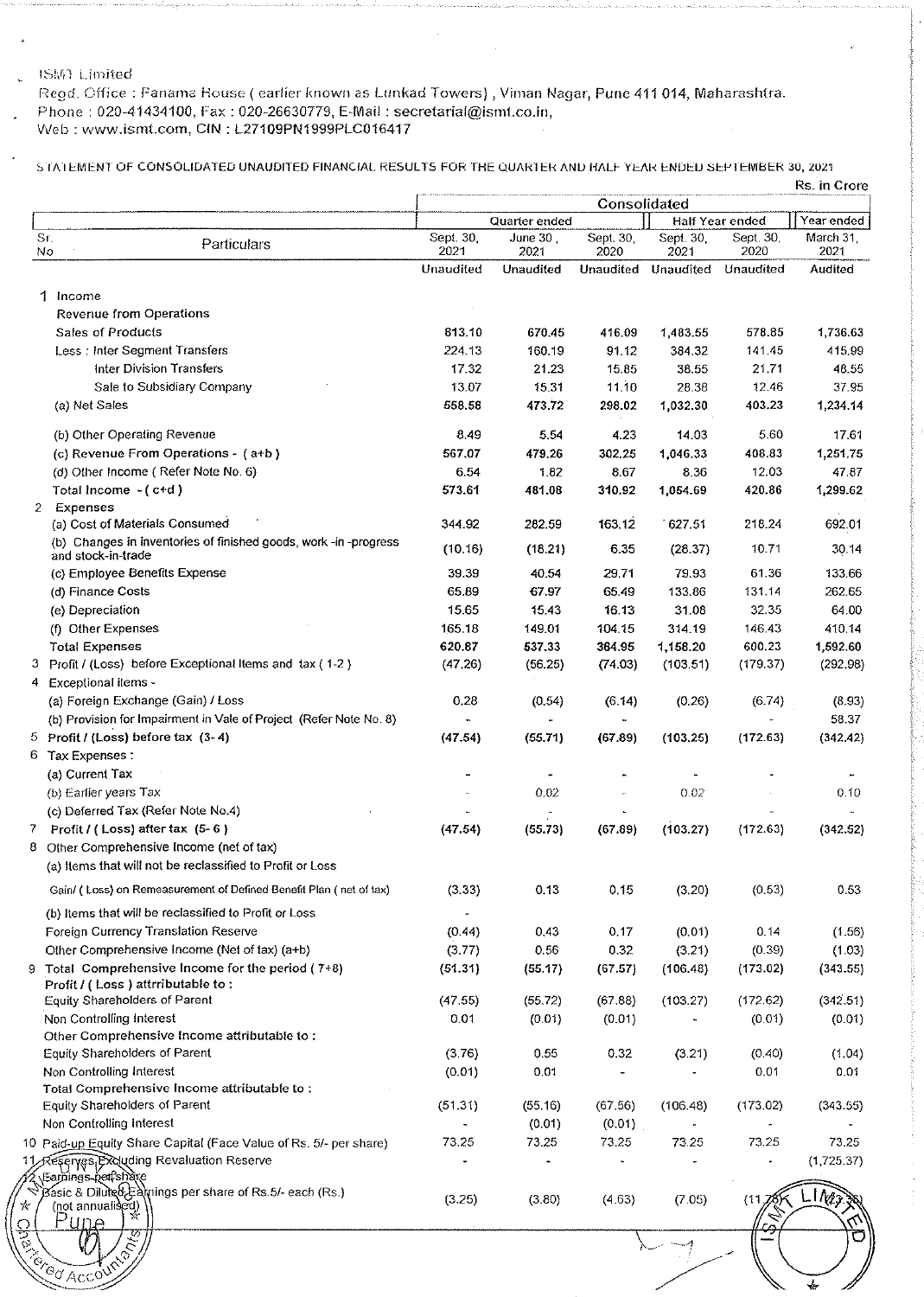## **ISMT Limited**

 $\ddot{\phantom{a}}$ 

SEGMENT WISE CONSOLIDATED UNALIDITED FINANCIAL REGULTS FOR THE QUARTER AND HALF YEAR ENDED SEPTEMBER 30, 2021.

|          |                                                                                                                                                |                   |                   | <b>Consolidated</b> | Rs. in Crore      |                        |                   |  |
|----------|------------------------------------------------------------------------------------------------------------------------------------------------|-------------------|-------------------|---------------------|-------------------|------------------------|-------------------|--|
|          |                                                                                                                                                |                   | Quarter ended     |                     |                   | <b>Half Year ended</b> | Year ended        |  |
| Sr<br>No | Particulars                                                                                                                                    | Sept. 30,<br>2021 | June 30 ,<br>2021 | Sept. 30, 2020      | Sept. 30,<br>2021 | Sept. 30<br>2020       | March 31,<br>2021 |  |
|          |                                                                                                                                                | <b>Unaudited</b>  | <b>Unaudited</b>  | <b>Unaudited</b>    | <b>Unaudited</b>  | <b>Unaudited</b>       | <b>Audited</b>    |  |
|          | 1 Segment Revenue                                                                                                                              |                   |                   |                     |                   |                        |                   |  |
|          | a) Gross Sales - Tube<br>Less: Inter Division                                                                                                  | 394.35<br>17.32   | 321.02<br>21.23   | 247.42<br>15.85     | 715.37<br>38.55   | 340.57<br>21.71        | 901.03<br>48.55   |  |
|          | : Sale to Subsidiary Company                                                                                                                   | 13.07             | 15.31             | 11.10               | 28.38             | 12.46                  | 37.95             |  |
|          | Sub total                                                                                                                                      | 363.96            | 284.48            | 220.47              | 648.44            | 306.40                 | 814.53            |  |
|          | b) Gross Sales - Steel<br>Less : Inter Segment                                                                                                 | 418.75<br>224.13  | 349.43<br>160.19  | 168.67<br>91.12     | 768.18<br>384.32  | 238,28<br>141.45       | 835.60<br>415.99  |  |
|          | Sub total                                                                                                                                      | 194.62            | 189.24            | 77.55               | 383.86            | 96.83                  | 419.61            |  |
|          | 2 Total Segment Revenue                                                                                                                        | 558.56            | 473.72            | 298.02              | 1,032.30          | 403.23                 | 1,234.14          |  |
|          | <b>Segment Results</b><br>Profit / (Loss) after Depreciation and Before Finance Costs<br>& Exceptional items Unallocable income (net) and Tax. |                   |                   |                     |                   |                        |                   |  |
|          | a) Tube                                                                                                                                        | 8.72              | 2.97              | (9.84)              | 11.69             | (31.21)                | (34.14)           |  |
|          | b) Steel *                                                                                                                                     | 10.87             | 16.95             | (5.96)              | 27.82             | (21.82)                | (12.12)           |  |
|          | Total                                                                                                                                          | 19.59             | 19.92             | (15.60)             | 39.51             | (53.03)                | (46.26)           |  |
|          | Less : Finance Costs<br>: Exceptional items                                                                                                    | 65.89             | 67.97             | 65.49               | 133.66            | 131.14                 | 262.65            |  |
|          | - Foreign Exchange (Gain) / Loss<br>-Provision for Impalment in Value of Project (Refer Note No. 8)                                            | 0.28              | (0.54)            | (6.14)              | (0.26)            | (6.74)                 | (8.93)<br>58.37   |  |
|          | Add: Unallocable Income<br>(Net of Unallocable Expenses)                                                                                       | (0.96)            | (8.20)            | 7.26                | (9.16)            | 4.80                   | 15.93             |  |
|          | Total Profit / (Loss) Before Tax                                                                                                               | (47.54)           | (55.71)           | (67.89)             | (103.25)          | (172.63)               | (342.42)          |  |
|          | Less: Tax Expenses                                                                                                                             |                   |                   |                     |                   |                        |                   |  |
|          | <b>Current Tax</b>                                                                                                                             |                   |                   |                     |                   |                        |                   |  |
|          | Earlier years<br>Deferred Tax (Refer Note No. 4)                                                                                               |                   | 0.02              |                     | 0.02              |                        | 0.10              |  |
|          | Total Profit / (Loss) After Tax                                                                                                                | (47.54)           | (55, 73)          | (67.89)             | (103.27)          | (172.63)               | (342.52)          |  |
| 3.       | <b>Capital Employed</b><br><b>Segment Assets</b>                                                                                               |                   |                   |                     |                   |                        |                   |  |
|          | a) Tube                                                                                                                                        | 1,426.29          | 1,379.06          | 1,342.02            | 1,426.29          | 1,342.02               | 1,351.80          |  |
|          | b) Steel                                                                                                                                       | 484.97            | 478.25            | 406,11              | 484.97            | 406.11                 | 459.16            |  |
|          | c) Unallocable                                                                                                                                 | 507.26            | 523,77            | 418.53              | 507.26            | 418.53                 | 496,91            |  |
|          | Total Assets<br><b>Segment Liabilities</b>                                                                                                     | 2,418.52          | 2,381.08          | 2,166.66            | 2,418.52          | 2,166.66               | 2,307.87          |  |
|          | a) Tube                                                                                                                                        | 141.53            | 131.10            | 122,96              | 141.53            | 122.96                 | 122.73            |  |
|          | b) Steel                                                                                                                                       | 193.44            | 164.14            | 49.12               | 193.44            | 49.12                  | 113.62            |  |
|          |                                                                                                                                                |                   |                   |                     |                   |                        |                   |  |
|          | c) Unallocable                                                                                                                                 | 3,647.96          | 3.598.94          | 3,281.97            | 3,647.96          | 3,281.97               | 3,529.45          |  |

. **Includes profit on steel captively consumed by Tube Segment** 

 $\Delta$ 



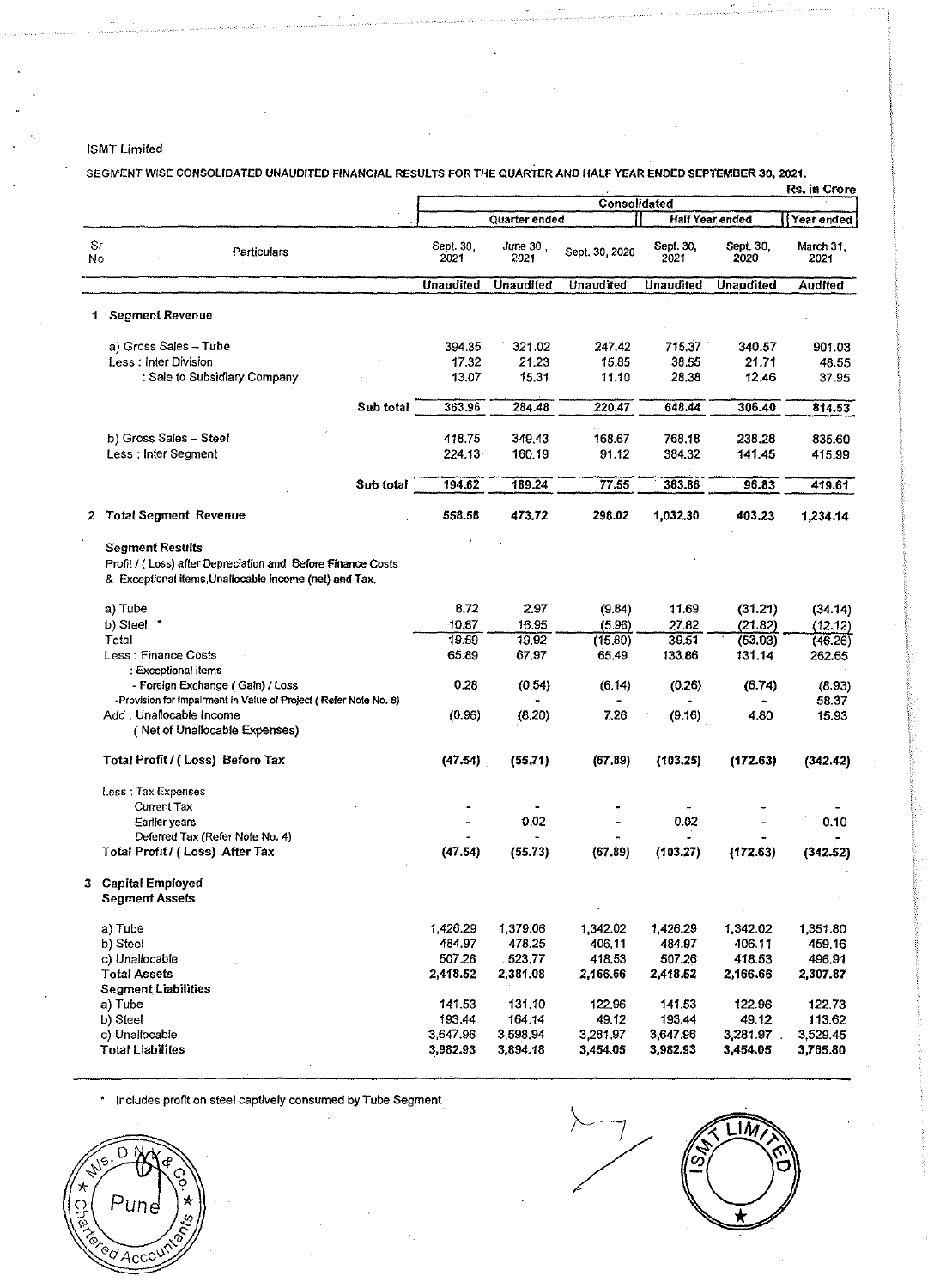## ISMT limited

## CONSOLIDATED STATEMENT OF ASSETS AND LIABILITIES

Rs. In Crore

|             |                                                             | As at                 | Consolidated            |
|-------------|-------------------------------------------------------------|-----------------------|-------------------------|
|             | Particulars                                                 | September<br>30, 2021 | As at March<br>31, 2021 |
|             |                                                             | Unaudited             | Audited                 |
|             | A ASSETS                                                    |                       |                         |
|             | 1 Non - Current Assets                                      |                       |                         |
|             | a) Property, Plant and Equipment                            | 1,315.96              | 1.326.74                |
|             | b) Capital Work-in-Progress                                 | 32.66                 | 42.12                   |
|             | c) Goodwill on Consolidation                                | 37.67                 | 37.67                   |
|             | d) Financial Assets                                         |                       |                         |
|             | i) Trade Receivables                                        |                       |                         |
|             | ii) Loans<br>iii) Other Financial Assets                    | 7.05<br>11.46         | 7.60                    |
|             | e) Deferred Tax Asset (Net)                                 | 82.05                 | 20.33<br>82.05          |
|             | f) Other Non Current Assets                                 | 49.94                 | 54.84                   |
|             |                                                             |                       |                         |
|             | Sub Total                                                   | 1,536.79              | 1,571.35                |
|             | 2 Current Assets<br>a) Inventories                          | 422.75                | 357.40                  |
|             | b) Financial Assets                                         |                       |                         |
|             | i) Trade Receivables                                        | 331.10                | 273.86                  |
|             | ii) Cash and Cash Equivalents                               | 64.49                 | 32.79                   |
|             | iii) Bank Balance Other than (ii) above                     | 4.49 .                | 6.55                    |
|             | iv) Loans                                                   | 1.33                  | 0.96                    |
|             | v) Other Financial Assets                                   | 10.83                 | 10.83                   |
|             | c) Current Tax Assets (Net)                                 | 2.18                  | 2.03                    |
|             | d) Other Current Assets                                     | 44.56                 | 50.10                   |
|             | <b>Sub Total</b>                                            | 881.73                | 736,52                  |
|             |                                                             |                       |                         |
|             | <b>Total Assets</b>                                         | 2,418.52              | 2,307,87                |
|             | <b>B</b> EQUITY AND LIABILITIES                             |                       |                         |
|             | <b>EQUITY</b>                                               |                       |                         |
|             | a) Equity Share Capital                                     | 73.25                 | 73.25                   |
|             | b) Other Equity                                             | (1,637.90)            | (1, 531.42)             |
|             | Equity attributable to Parent.                              | (1,564.65)            | (1,458.17)              |
|             | Non Controlling Interest<br><b>Total Equity</b>             | 0.24<br>(1, 564, 41)  | 0.24<br>[1,457.93]      |
|             | LIABILITIES                                                 |                       |                         |
| 1           | <b>NON-CURRENT LIABILITIES</b>                              |                       |                         |
|             | a) Financial Liabilities                                    |                       |                         |
|             | i) Borrowings                                               | 16.56                 | 65.68                   |
|             | ii) Lease Liabilities                                       | 3.15                  | 2.38                    |
|             | iii) Other Financial Liabilities                            | $\blacksquare$        | -                       |
|             | b) Provisions<br>c) Other Non Current Liabilities           | 10.42                 | 8.86                    |
|             | Sub Total                                                   | 30.13                 | 76.92                   |
| 2           | <b>CURRENT LIABILITIES</b>                                  |                       |                         |
|             | a) Financial Liabilities                                    |                       |                         |
|             | i) Borrowings                                               | 996.29                | 1,002.30                |
|             | ii) Lease Liabilities                                       | 1.35                  | 1.53                    |
|             | iii) Trade Payables                                         |                       |                         |
|             | - Dues of Micro & Small Enterprises                         | 16.67                 | 16,16                   |
|             | - Dues of Creditors other than Micro & Small Enterprises    | 201.83                | 116,57                  |
|             | Other financial Liabilities<br>iii)                         | 2,702.50              | 2,523.60                |
|             | b) Other Current Liabilities<br>c) Provisions               | 25.02<br>9.14         | 25,95<br>2.77           |
|             | Sub Total                                                   | 3,952.80              | 3,688.88                |
| <b>ANS.</b> | $\mathbb{M}_{\mathfrak{q}}$<br>TOTAL EQUITY AND LIABILITIES | 2,418.52              | 2,307.87                |
|             |                                                             |                       |                         |
|             | ★                                                           |                       |                         |

.IN O.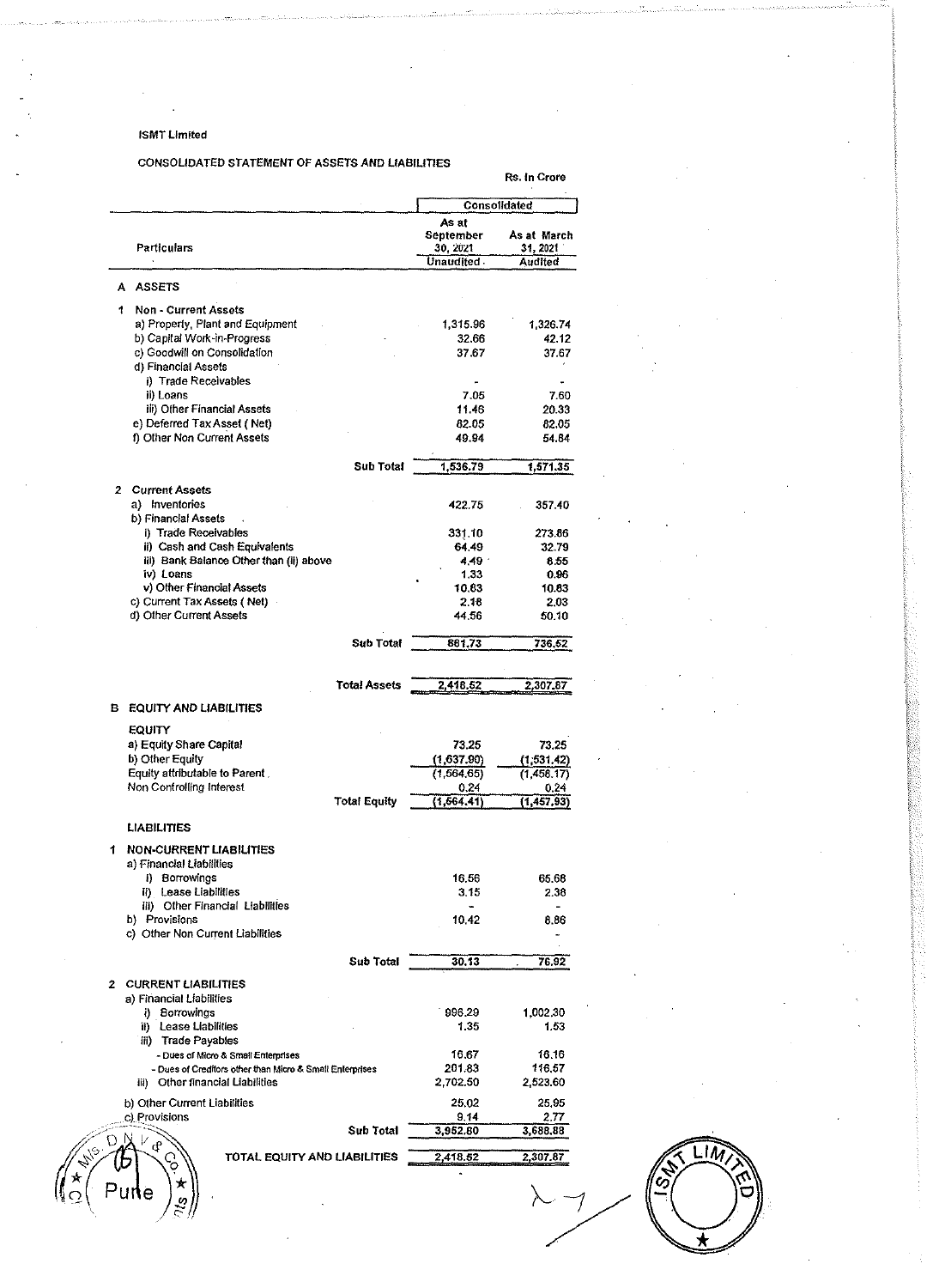## ISMT Limited

 $\bar{z}$ 

 $\frac{1}{\sqrt{2}}$ 

 $\ddot{\phantom{0}}$ 

# CONSOLIDATED CASH FLOW STATEMENT

 $\hat{z}$ 

|      |                                                                  | <b>NS. 111 VIULU</b> |                      |  |
|------|------------------------------------------------------------------|----------------------|----------------------|--|
|      |                                                                  | For the period ended | For the period ended |  |
|      |                                                                  | September 30,2021    | September 30,2020    |  |
|      |                                                                  | <b>Unaudited</b>     | <b>Unaudited</b>     |  |
| i)   | <b>CASH FLOW FROM OPERATING ACTIVITIES:</b>                      |                      |                      |  |
|      | Net Profit / (Loss) Before Tax                                   | (103.25)             | (172.63)             |  |
|      | Adjustments for:                                                 |                      |                      |  |
|      | Depreciation                                                     | 31.08                | 32.35                |  |
|      | <b>Finance Costs</b>                                             | 133.86               | 131.14               |  |
|      |                                                                  |                      |                      |  |
|      | Interest income                                                  | (2.30)               | (3.73)               |  |
|      | Excess provision written back                                    | (4.62)               |                      |  |
|      | Provision for Doubtful Debts/Others                              | 8.19                 |                      |  |
|      | Provision for expected credit loss                               | 0.51                 |                      |  |
|      | Unrealised Exchange (Gain) / Loss                                | 1.03                 | (6.85)               |  |
|      | Foreign Currency Translation Reserve                             | (0.28)               | (2.31)               |  |
|      |                                                                  | 167.47               | 150.60               |  |
|      | Operating Cash Profit before Working Capital Changes             | 64.22                | (22.03)              |  |
|      | Adjustments for working capital changes:                         |                      |                      |  |
|      | (Increase) / Decrease in trade receivable                        | (60.54)              | 26.46                |  |
|      | (Increase) / Decrease in Inventories                             | (65.35)              | 35.13                |  |
|      | (Increase) / Decrease in other non current financial assets      | 8.87                 | (15.01)              |  |
|      | (Increase) / Decrease in non current loans                       | 0.55                 | (0.51)               |  |
|      | (Increase) / Decrease in other non current assets                | 0.17                 | 0.21                 |  |
|      |                                                                  |                      |                      |  |
|      | (Increase) / Decrease in current loans                           | (0.38)               | 0.26                 |  |
|      | (Increase) / Decrease in other current financial assets          | (0.18)               | (0.13)               |  |
|      | (Increase) / Decrease in other current assets                    | 5.21                 | (3.91)               |  |
|      | Increase / (Decrease) in trade payables                          | 85.95                | (18.44)              |  |
|      | Increase / (Decrease) in other non current financial liabilities |                      |                      |  |
|      | Increase / (Decrease) in other current financial liabilities     | 11.81                | (1.40)               |  |
|      | Increase / (Decrease) in other current liabilities               | (0.92)               | 5.98                 |  |
|      | Increase / (Decrease) in current provisions                      | 6.37                 | (0.38)               |  |
|      | Increase / (Decrease) in non current provisions                  | (1.64)               | 0.61                 |  |
|      |                                                                  | (10.08)              | 28.87                |  |
|      | Taxes (Paid) / Refund                                            | (0.17)               | 0.85                 |  |
|      | <b>Net Cash flow from Operating Activities</b>                   | 53.97                | 7.69                 |  |
|      |                                                                  |                      |                      |  |
| ii)  | <b>CASH FLOW FROM INVESTING ACTIVITIES:</b>                      |                      |                      |  |
|      | Purchase of Property, Plant and Equipment                        | (7.67)               | (1.70)               |  |
|      | Other Bank balance not considered as cash and cash equivalent    | 4.06                 | 19.05                |  |
|      | Interest received                                                | 2.47                 | 3.44                 |  |
|      |                                                                  |                      |                      |  |
|      |                                                                  |                      |                      |  |
|      | Net Cash used in Investing Activities                            | (1.14)               | 20.79                |  |
| iii) | <b>CASH FLOW FROM FINANCING ACTIVITIES:</b>                      |                      |                      |  |
|      | Proceeds from /(Repayment of) Borrowings                         | (16.74)              | (10.28)              |  |
|      | Payment of Lease Liability                                       | (1.28)               |                      |  |
|      | <b>Interest Paid</b>                                             |                      | (1.46)               |  |
|      |                                                                  | (3.11)               | (2.15)               |  |
|      |                                                                  |                      |                      |  |
|      | <b>Net Cash from Financing Activities</b>                        | (21.13)              | (13.89)              |  |
|      | Net Increase / (Decrease) in Cash and Cash Equivalents           | 31.70                | 14.59                |  |
|      |                                                                  |                      |                      |  |
|      | Cash and Cash Equivalents at the beginning of the year           | 32.79                | 52.97                |  |
|      |                                                                  |                      |                      |  |
|      | Cash and Cash Equivalents at the end of the period               | 64.49                | 67.56                |  |
|      | Net Increase / (Decrease) in Cash and Cash Equivalents           | 31.70                | 14.59                |  |
|      |                                                                  |                      |                      |  |

Note: The cash flow statement is prepared using the "indirect method" set out in Ind AS 7 - "Statement of Cash Flows".



 $\frac{1}{\sqrt{1-\frac{1}{2}}}$ LIM, ်တွ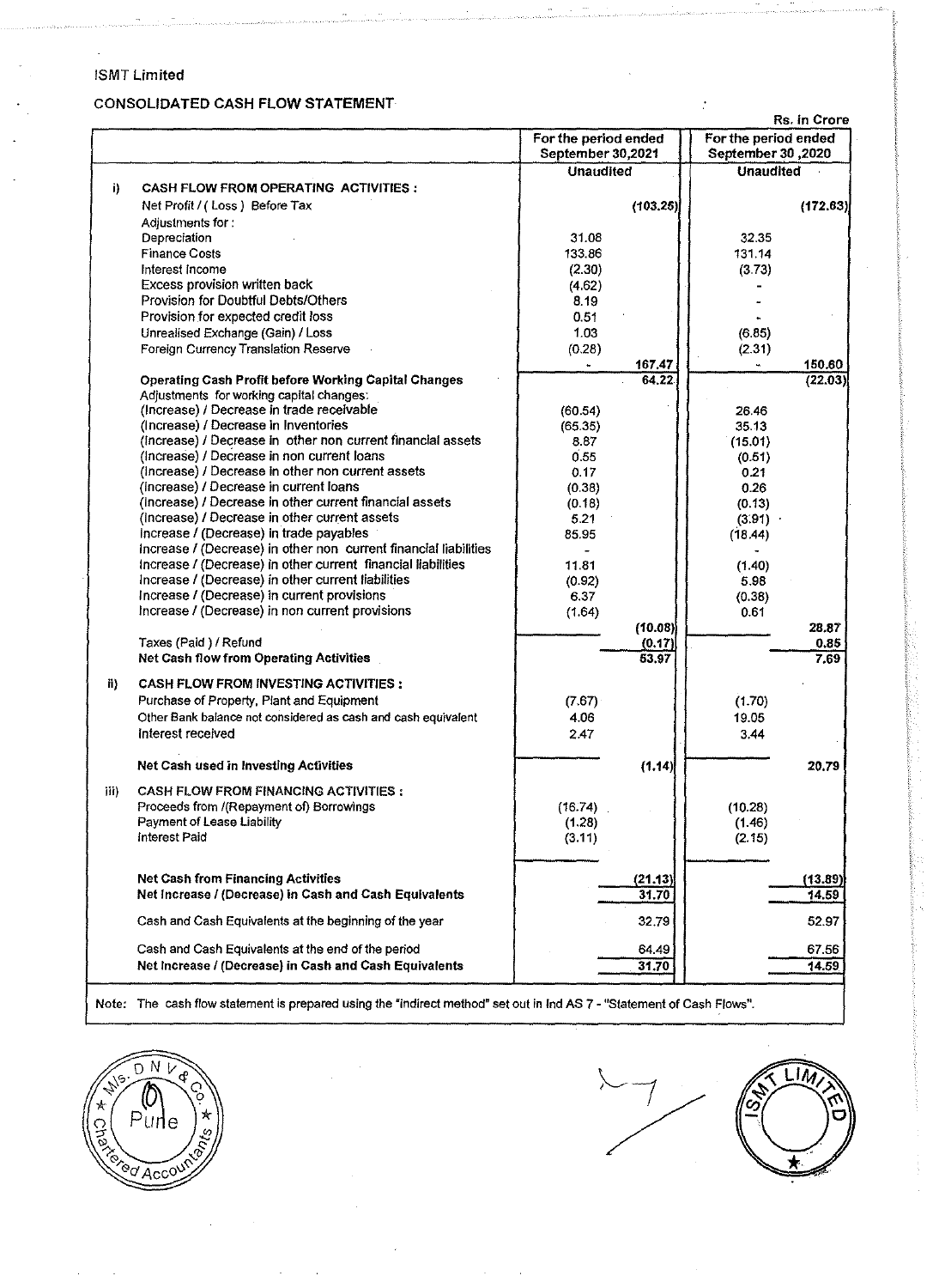## NOTES ON CONSOLIDATED UNAUDITED FINANCIAL RESULTS FOR THE QUARTER AND HALF YEAR ENDED SEPTEMBER 30, 2021.

- 1. The Parent Company, through its subsidiary, has invested in Structo Hydraulics AB Sweden (SHAB) and recognised Goodwill on Consolidation of Rs 23.48 Crore in the Consolidated financial Results. SHAB has been incurring losses and its net worth is also eroded due to continuing losses. COVID has impacted businesses across the globe including Europe. However, no provision for impairment has been made in respect of Goodwill on Consolidation by the Group, being this investment is in the nature of forward integration and considered Strategic, Long Term. The financial effect, if any, of the same on consolidated net loss for the quarter and half year ended September 30, 2021, is not ascertainable.
- 2. i) Maharashtra Electricity Regulatory Commission (MERC} had disallowed Parent Company's petition regarding banking of energy facility under Energy Banking Agreement (EBA) vide its orders dated June 20, 2014 and January 12, 2015. The Parent Company filed an appeal before the Appellate Tribunal For Electricity (APTEL) against the said order which was dismissed by the APTEL vide their order dated April 1, 2016. The Parent Company's appeal, challenging the APTEL order is pending before the Hon'ble Supreme Court. The Parent Company had accrued EBA benefit before the Hon'ble Supreme Court. The Parent Company had accrued EBA benefit aggregating to Rs. 49.97 Crore upto March 31, 2014, of which amount outstanding as on September 30, 2021 is Rs. 39.53 Crore, representing excess energy charges paid to Maharashtra State Electricity Distribution Company limited (MSEDCL) on account of non-availability of banking of energy facility. There has been no further accrual since April 1, 2014 on account of suspension of operation of power plant.

Being a sub-judice matter, it is not possible to reasonably or reliably determine the recoverable amount; hence the receivable from MSEDCL is measured as at September 30, 2021 at the carrying amount of Rs.39.53 Crore. The financial effect, if any, of the same on the consolidated net loss for the quarter and half year ended September 30, 2021, is not ascertainable.

ii) Considering prevailing uncertainties of operating the 40 MW Captive Power Plant (CPP} at Chandrapur, Maharashtra or disposing it as going concern or otherwise and pending outcome of supreme court decision as referred above, it is not possible to reasonably or reliably determine the recoverable amount and consequently to ascertain whether there is any impairment of the CPP as required by lnd AS 36 "Impairment of Assets". The Parent Company has been taking adequate steps for maintaining the equipment to preserve the value. Hence the aforesaid asset is measured as at September 30, 2021 at the carrying amount of Rs 227.50 Crore. The financial effect, if any, of the same on the consolidated net loss for the quarter and half year ended September 30, 2021, is not ascertainable

- 3. As per lnd AS- 12 "Income Taxes", Minimum Alternate Tax (MAT) credit (unused tax credit) is regarded as Deferred Tax Assets and the same shall be recognised to the extent that it has become probable that future taxable profit will be available against which the unused tax credit can be utilised. In view of Business uncertainties and pending debt Resolution, it is difficult for the Parent Company to fairly ascertain the probable future taxable profit against which MAT Credit can be utilized. Accordingly, the unabsorbed MAT credit, if any, out of the total MAT Credit of Rs. 82.05 Crore as at September 30, 2021, shall be charged in the Statement of Profit and Loss to the extent it lapses in the respective years and subject to review of the same once the Parent Company opts for options permitted under section 115BAA of the Income Tax Act, 1961.
- 4. Deferred Tax Asset in respect of carried forward losses is recognized to the extent of Deferred Tax Liability.

5. The Banks of the Parent Company had pursued various schemes for Debt Resolution - the Banks initially contemplated restructuring which was approved by JLM but could not be **DAVA** concluded at Banks end. The Banks then opted for OSDR and despite successful conclusion of  $\lambda$ le OSDR resulting in identification of the investor, OSDR could not be implemented due to BB The OSDR resulting in identification of the investor, OSDR could not be implemented due to the rest of the schemes for stressed assets. The rest of the schemes for stressed assets. The rest of  $M$ , then agreed to take up assignment of debt as Resolution Plan in terms of the aforesaid Licular. ηe 对他 Banks then agreed to take up assignment of debt as Resolution Plan in term Soof the of fresaid Circular, pursuant to which bulk of Bank Debt was assigned to Asset Reconstructing ed Actory

 $\boldsymbol{\mathcal{A}}$  .

 $\mathbb{Z}^5$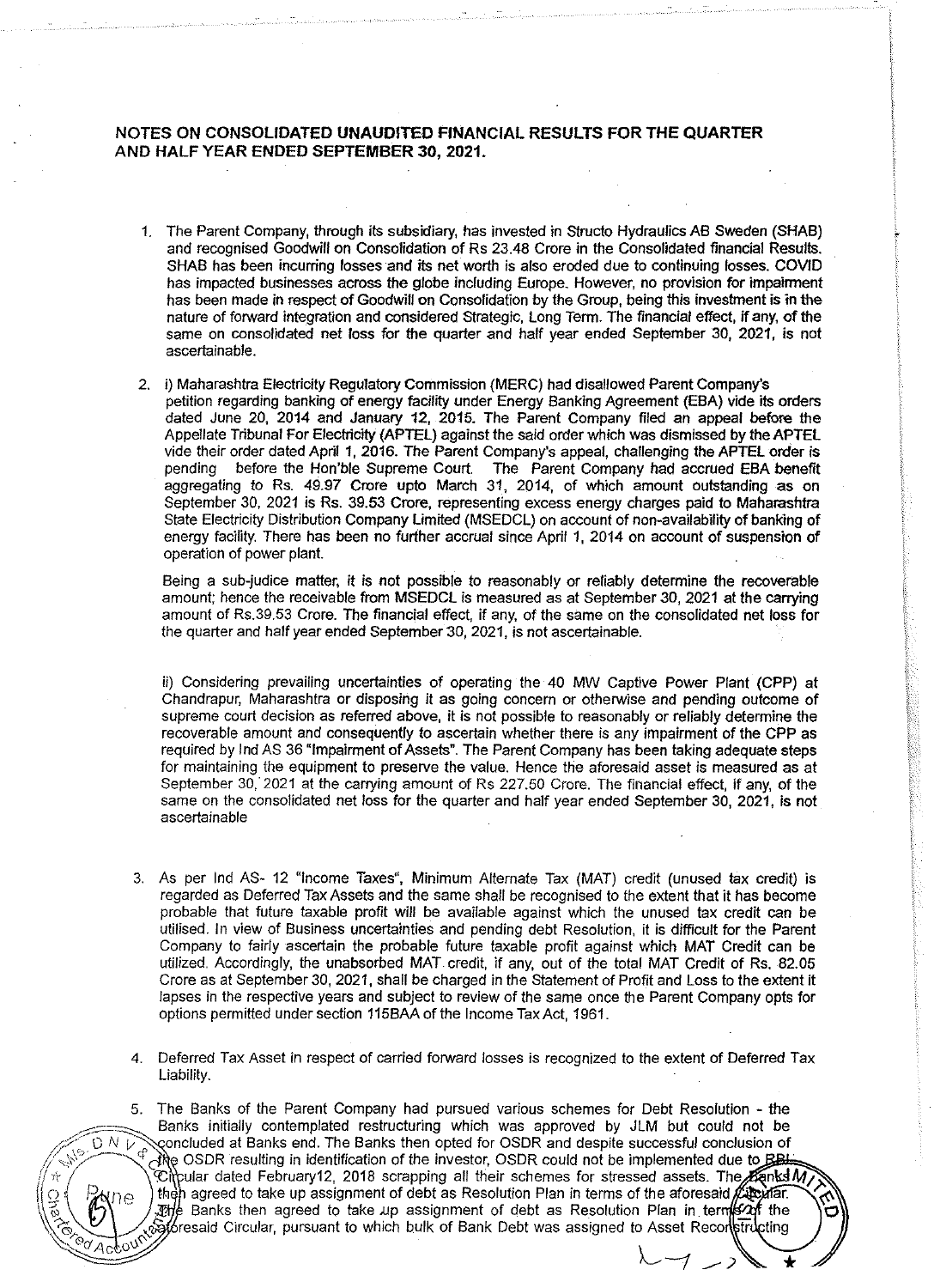Companies {ARCs). Accordingly, balance unresolved Bank Debt amounts to about 25% of Total Debt. Assignment of further debt could not be implemented due to outbreak of Covid in March 2020.The Company is now proposing to raise equity and debt towards resolution of debt by way of a One Time Settlement and accordingly the Company has signed a "Share Subscription Agreement" and an "Unsecured Loan Agreement" with Kirloskar Ferrous Industries Limited on November 25, 2021.

Lenders of the Parent Company had signed Inter Creditor Agreement as per the RBI guidelines for resolution of the debt of the Parent Company on sustainable basis including inter alia waiver of overdue/ penal/ compound interest. The Parent Company has continued to make payments to lenders as mutually agreed. Pending Restructuring, the amounts paid are being adjusted against the Principal outstanding of respective lenders and will be finally adjusted as per the terms of the restructuring.

Notwithstanding the pending restructuring of debt and balance confirmations from banks, interest on the loans has been provided as per the terms of sanction of the respective banks on simple interest basis {excluding overdue I penal and compounding of interest). The financial effect, if any of non provision of overdue I penal and compounding of interest, on net loss for the quarter and half year ended September 30, 2021, is not ascertainable.

- 6. Other Income for the year ended March 31, 2021 includes: i) Provisions/Payables no longer required written back Rs. 22.08 Crore. ii) Insurance Claim Rs. 4.38 Crore. iii) Reversal of Expected Credit Loss Rs. 3.69 Crore. iv) Refund of Managerial Remuneration Rs. 5.04 Crore.
- 7. Despite the consolidated net toss, the Group has always been operationally profitable {positive EBIDTA). The Group's operations and revenue during the current quarter has improved and EBIDTA for the current quarter has also increased over the preceding quarters. The Group also benefits from Atmanirbhar policies of the Government including continuation of Anti Dumping Duty on import of seamless tubes from China. Debt resolution as mentioned in Note No. 5 herein above is inter alia expected to address the negative net worth of the Group thereby enlarging the business opportunities including participation in Government tenders. Accordingly the Group has continued to prepare its consolidated financial results on 'Going Concern Basis',
- 8. Tridem Port and Power Company Private Limited {TPPCL), the wholly owned subsidiary of the Parent Company, along with its subsidiaries had proposed to set up a thermal power project and captive port in Tamil Nadu. TPPCL had obtained the approvals for the projects including acquisition of land but no construction activity had commenced. However, on account of subsequent adverse developments, the TPPCL had decided not to pursue these projects. The COVID pandemic is expected to have wide ranging long term impact on project activity and greenfield projects like TPPCL's would be particularly affected.

TPPCL has obtained project valuation report from independent valuer for determining the value of the project and recoverable amount thereof as at March 31, 2021 for assessment of impairment loss, if any, as required by lnd AS 36 "Impairment of Assets"

Considering present status of the project, prevailing power sector scenario, long lasting impact of Covid pandemic on the project, it is not possible to reasonably or reliably determine the recoverable amount. Nevertheless after due consideration by the Board of the Parent Company notwithstanding the uncertainties has on best possible estimate basis and after considering the valuation referred to in the preceding paragraph made provision for impairment loss of Rs.58.37 Crore of the amount invested in TPPCL Project as at March 31, 2021 as per lnd AS 36 "Impairment of Assets". The same is disclosed as "Exceptional Item "in the audited consolidated financial results for the year ended March 31, 2021.

9. The Parent Company had in the past obtained Central Government/ lenders approval for payment of Managerial Remuneration from time to time. Subsequently, the Ministry of Corporate Affairs had done away with the requirement of obtaining Central Government approval and the Managerial Remuneration is determined as per the approvals obtained from the shareholders. However, in view of inordinate delay in debt resolution on account of COVID and otherwise,  $\overline{N}$   $\overline{N}$  equisite approvals I NOC from lenders are still awaited. Pending the same, the Managing of Director of the Company has in compliance of Section 197 of the Companies Act, refunded the remuneration. Employee Benefits Expense includes remuneration provided and not paid) to the Managing Director of the Parent Company for the quarter and half year ended IM1<br>September 30, 2021 of Rs.0.45 Crore and Rs. 0.90 Crore respectively (Rs.2.49 Grore  $\mathbb{R}$  . Latitude up to September 30, 2021) is subject to approval of lenders.

 $^{6}$ <sup> $\sigma$ </sup>Acc<sup>o</sup>